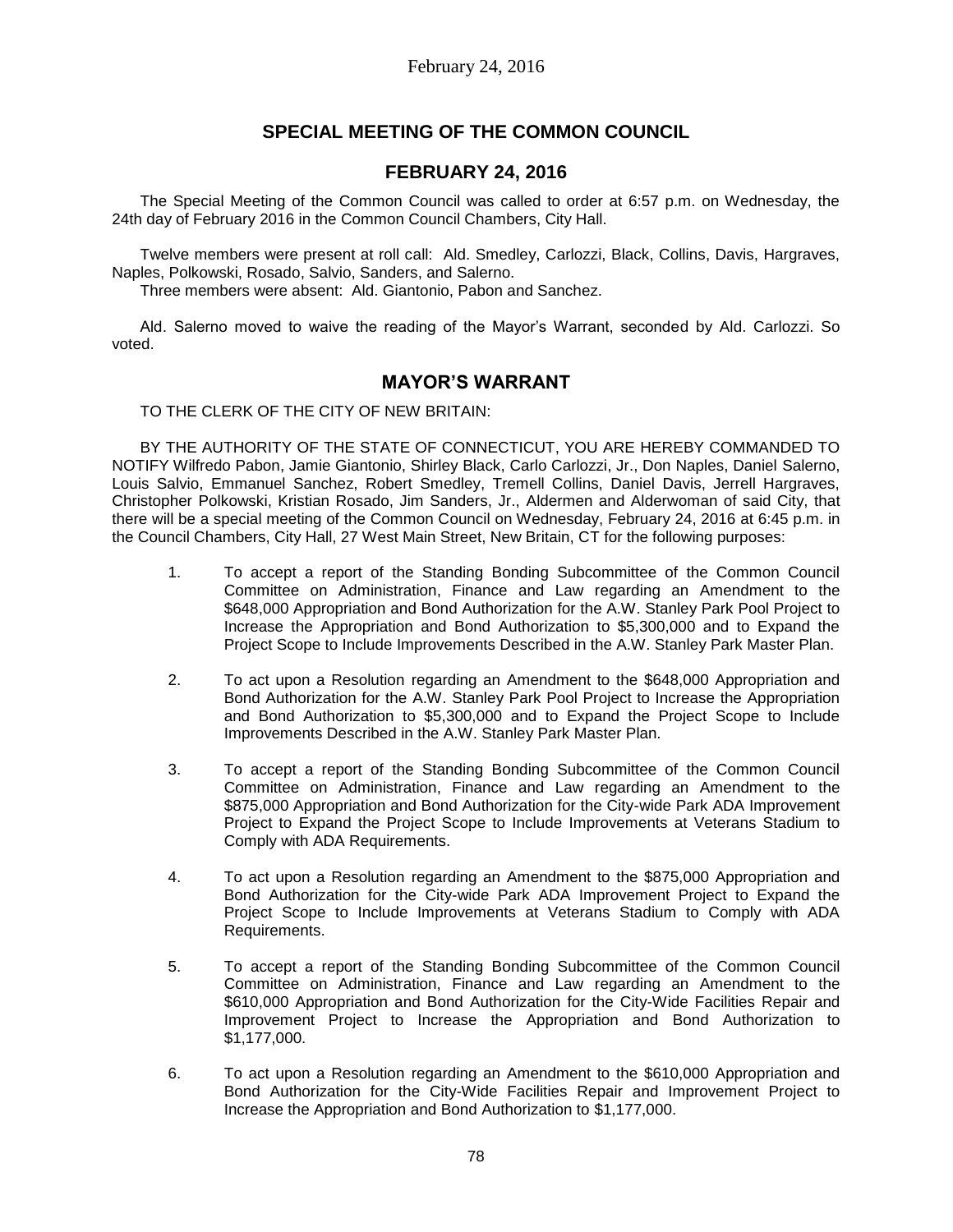- 7. To accept a report of the Standing Bonding Subcommittee of the Common Council Committee on Administration, Finance and Law regarding an Amendment to the \$500,000 Appropriation and Bond Authorization for Renovations and Upgrades to New Britain Stadium to Increase the Appropriation and Bond Authorization to \$795,000.
- 8. To act upon a Resolution regarding an Amendment to the \$500,000 Appropriation and Bond Authorization for Renovations and Upgrades to New Britain Stadium to Increase the Appropriation and Bond Authorization to \$795,000.
- 9. To accept a report of the Standing Bonding Subcommittee of the Common Council Committee on Administration, Finance and Law regarding an Amendment to the \$2,000,000 Appropriation and Bond Authorization for a Strategic Information Technology Plan to Increase the Appropriation and Bond Authorization to \$3,180,000 and to Expand the Project Scope to Include Additional Technology-Related Projects.
- 10. To act upon a Resolution regarding an Amendment to the \$2,000,000 Appropriation and Bond Authorization for a Strategic Information Technology Plan to Increase the Appropriation and Bond Authorization to \$3,180,000 and to Expand the Project Scope to Include Additional Technology-Related Projects.
- 11. To accept a report of the Standing Bonding Subcommittee of the Common Council Committee on Administration, Finance and Law regarding a \$400,000 Appropriation and Bond Authorization for the Replacement or Refurbishment of Two Ambulances and Related Equipment for New Britain Emergency Medical Services, Inc. and Improvements to 225 Arch Street, as provided in the Contract Between the Parties.
- 12. To act upon a Resolution regarding a \$400,000 Appropriation and Bond Authorization for the Replacement or Refurbishment of Two Ambulances and Related Equipment for New Britain Emergency Medical Services, Inc. and Improvements to 225 Arch Street, as provided in the Contract Between the Parties.
- 13. To accept a report of the Standing Bonding Subcommittee of the Common Council Committee on Administration, Finance and Law regarding a \$1,283,000 Appropriation and Bond Authorization for Projects and Improvements Related to the City's Water Treatment Facility and System.
- 14. To act upon a Resolution regarding a \$1,283,000 Appropriation and Bond Authorization for Projects and Improvements Related to the City's Water Treatment Facility and System.

HEREOF FAIL NOT, but due service and return make according to law. Dated at New Britain, Connecticut this 24th day of February, 2016.

# Erin E. Stewart, Mayor

Ald. Salerno moved to adopt a Consent Agenda consisting of seven Reports of the Bonding Committee: 32053-4(1), 32375-4(3), 32373-4(5), 33146-2(7), 29823-2(9), 33391(11), and 33392(13), seconded by Ald. Salvio. Roll call vote – all members present voted in favor. Approved Feb. 25, 2016 by Mayor Erin E. Stewart.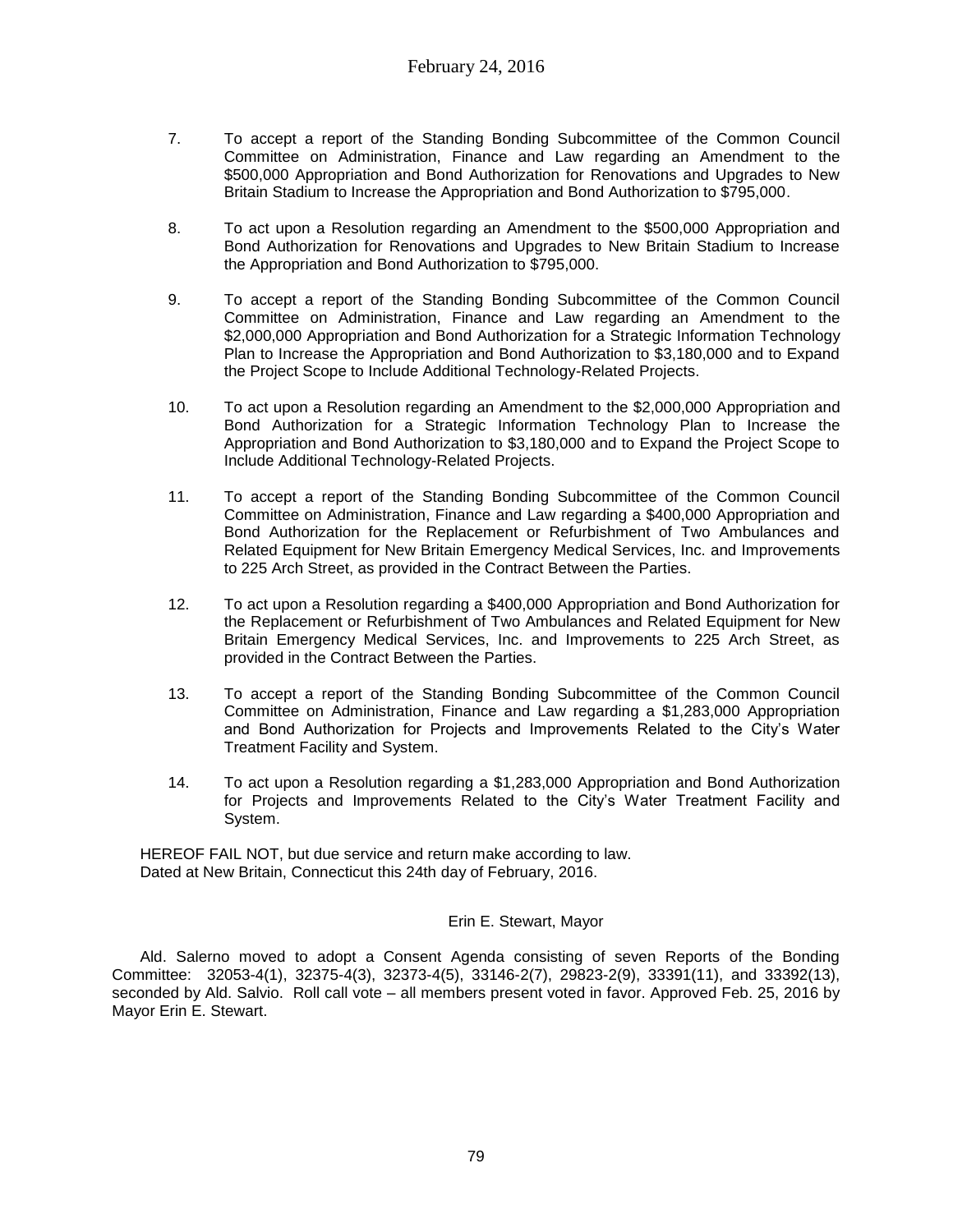# **CONSENT AGENDA**

# **BONDING COMMITTEE**

### **32053-4 RE: AMENDMENT TO THE \$648,000 APPROPRIATION AND BOND AUTHORIZATION FOR THE A.W. STANLEY PARK POOL PROJECT TO INCREASE THE APPROPRIATION AND BOND AUTHORIZATION TO \$5,300,000 AND TO EXPAND THE SCOPE OF THE PROJECT TO INCLUDE IMPROVEMENTS DESCRIBED IN THE A.W. STANLEY PARK MASTER PLAN**

To Her Honor, the Mayor, and the Common Council of the City of New Britain: the undersigned beg leave to report the following:

At a meeting of the Standing Bonding Subcommittee of the Committee on Administration, Finance and Law (the "Bonding Subcommittee") held on February 24, 2016, on a motion by Bonding Subcommittee member Salvio and seconded by Bonding Subcommittee member Davis, the following resolution was adopted:

RESOLVED, that the Bonding Subcommittee recommends to the Common Council that the resolution entitled "\$500,000 Appropriation and Bond Authorization for the A.W. Stanley Park Pool Project" adopted by the Common Council on October 10, 2012 under Item #32053-1, as amended by the Common Council on June 10, 2015 under Item #32053-3 to increase the sum appropriated and bonds authorized to \$648,000 and to expand the project scope to include the design of a new pool facility, be further amended by the Common Council to increase the sum appropriated and bonds authorized to \$5,300,000 and to expand the scope of the project to include improvements described in the A.W. Stanley Park Master Plan, and to read as follows:

"RESOLVED, by the Common Council of the City of New Britain on the recommendation of the Standing Bonding Subcommittee of the Committee on Administration, Finance and Law adopted at its meetings held on October 10, 2012, June 10, 2015 and February 24, 2016, that the sum of \$5,300,000 be appropriated for improvements described in the A.W. Stanley Park Master Plan, including the design and construction of a new pool facility relocated to a different portion of the Park, a new bath house and playing fields, and various other capital improvements (the "Project"). The Project includes planning, design, architectural and engineering services, construction costs, materials, equipment and fixtures, temporary and permanent financing costs and other costs related to the Project. To meet said appropriation and in lieu of a tax therefor, bonds, notes or temporary notes of the City are authorized to be issued pursuant to Article XII of the City Charter and Chapter 109 of the Connecticut General Statutes, as amended, or any other provision of law thereto enabling, in an amount not to exceed \$5,300,000 or so much thereof as may be necessary after deducting grants or other sources of funds available for the Project.

BE IT FURTHER RESOLVED, that the bonds or notes may be sold in a single issue or may be consolidated with other authorized but unissued bonds or notes of the City. The bonds or notes shall be issued in fully registered form, be executed in the name and on behalf of the City by the facsimile or manual signatures of the Mayor and the Treasurer, bear the City seal or a facsimile thereof, be certified and payable at a bank or trust company designated by the Mayor and the Treasurer which bank or trust company may also be designated as the registrar and transfer agent, and be approved as to their legality by Bond Counsel to the City. The bonds or notes may be issued in one or more series, shall bear such rate or rates of interest, and be issued in book entry form. The bonds or notes shall be general obligations of the City and each of the bonds or notes shall recite that every requirement of law relating to its issue has been duly complied with, that such bonds or notes are within every debt and other limit prescribed by law, and that the full faith and credit of the City are pledged to the payment of the principal thereof and interest thereon. The aggregate principal amount of bonds or notes to be issued, the annual installments of principal, redemption provisions, if any, the date, interest rate or rates, form and manner of sale, time of issuance and sale, designation, price, maturities, and other terms, details and particulars of such bonds or notes shall be determined by the Mayor and the Treasurer.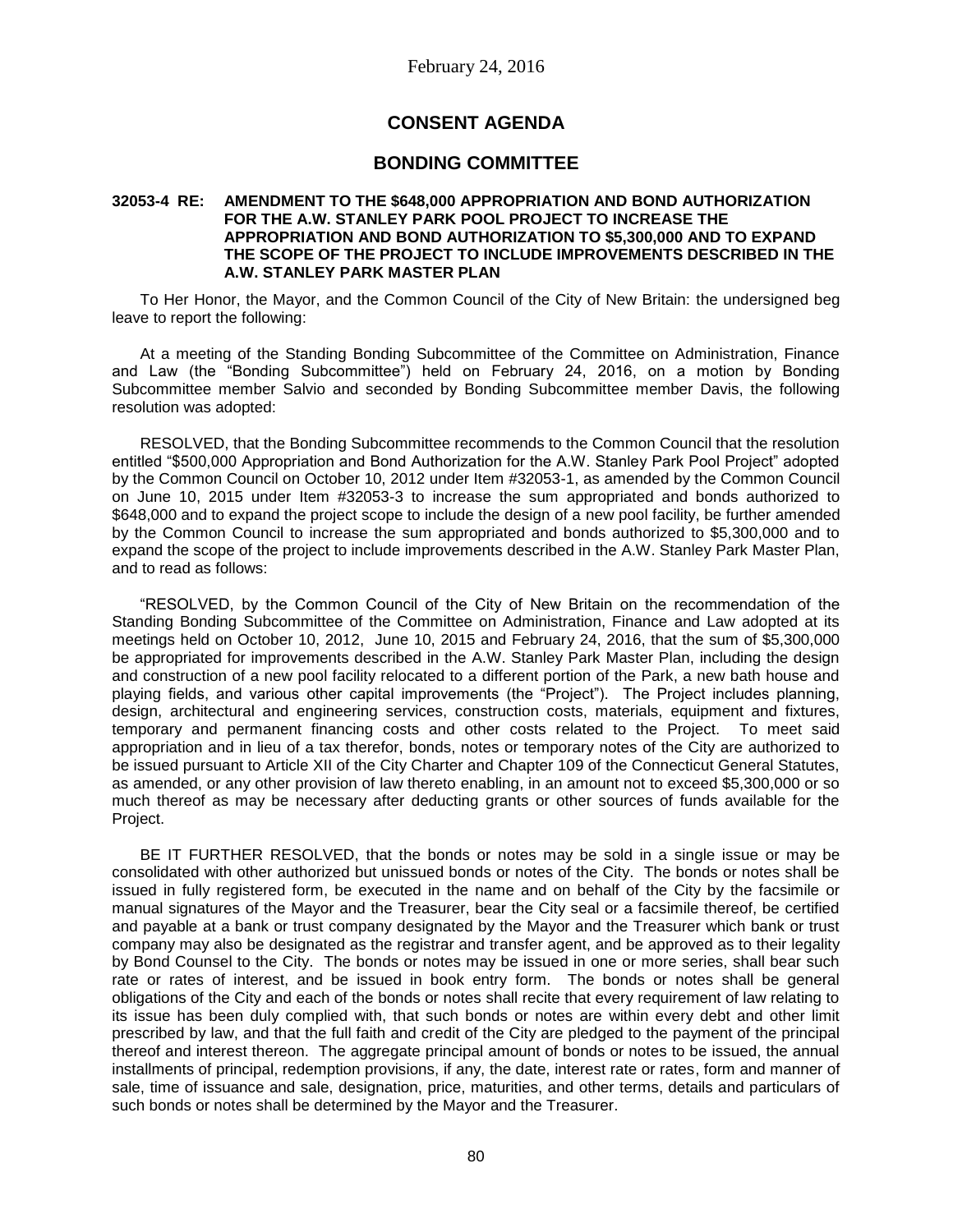BE IT FURTHER RESOLVED, that the Mayor and Treasurer are authorized to issue temporary notes in anticipation of the receipt of the proceeds of said bonds or notes and the receipt of any federal, state or other grant-in-aid for the Project. The notes shall be executed in the name and on behalf of the City by the facsimile or manual signatures of the Mayor and the Treasurer, bear the City seal or a facsimile thereof, be certified and payable at a bank or trust company designated by the Mayor and the Treasurer which bank or trust company may also be designated as the registrar and transfer agent, and be approved as to their legality by Bond Counsel to the City. The notes shall be issued with maturity dates in accordance with the Connecticut General Statutes, as amended. The notes shall be general obligations of the City and each of the bonds shall recite that every requirement of law relating to its issue has been duly complied with, that such notes are within every debt and other limit prescribed by law, and that the full faith and credit of the City are pledged to the payment of the principal thereof and interest thereon. The net interest cost on such notes, including renewals thereof, and the expense of preparing, issuing, and marketing such notes, to the extent paid from the proceeds from the issuance of bonds or notes, shall be included as a cost of the Project.

BE IT FURTHER RESOLVED, that the bonds, notes or temporary notes may be sold by the Mayor and Treasurer in a public sale, sealed proposal or a negotiated underwriting and the Mayor and the Treasurer are authorized to select the underwriter or underwriters and to enter into, execute and deliver on behalf of the City a contract of purchase for such bonds, notes or temporary notes on such terms and conditions as they shall determine.

BE IT FURTHER RESOLVED, that the City hereby declares its official intent under Treasury Regulation Section 1.150-2 of the Internal Revenue Code of 1986, as amended, that project costs may be paid from temporary advances of available funds and that the City reasonably expects to reimburse any such advances from the proceeds of borrowings in an aggregate principal amount not in excess of the amount of borrowing authorized for the project; that the Mayor and Treasurer are authorized to bind the City pursuant to such representations and agreements as they deem necessary or advisable in order to ensure and maintain the continued exemption from Federal income taxation of interest on the bonds, notes or temporary notes authorized by this resolution, if issued on a tax-exempt basis, including covenants to pay rebates of investment earnings to the United States in future years. While it is anticipated that the bonds or notes will qualify as tax exempt bonds, the Mayor and the Treasurer are authorized, upon the advice of bond counsel, to issue all or any portion of the bonds or notes as bonds or notes the interest on which is includable in the gross income of the owners thereof for federal income tax purposes and it is hereby found and determined that the issuance of any such bonds or notes is in the public interest.

BE IT FURTHER RESOLVED, that the Mayor and the Treasurer are hereby authorized, on behalf of the City, to enter into agreements or otherwise covenant for the benefit of bondholders to provide information on an annual or other periodic basis to the Municipal Securities Rulemaking Board or any other municipal securities information repositories or state based information repositories (the "Repositories") and to provide notices to the Repositories of material events as enumerated in Securities and Exchange Commission Exchange Act Rule15c2-12, as amended, as may be necessary, appropriate or desirable to effect the sale of the bonds, notes or temporary authorized by the resolution. Any agreements or representations to provide information to Repositories made prior hereto are hereby confirmed, ratified and approved.

BE IT FURTHER RESOLVED, that the Mayor and the Treasurer are further authorized to enter into, execute and deliver, on behalf of the City, any agreements they deem reasonable or necessary to provide credit enhancement to the bonds, notes or temporary notes. The Mayor and the Treasurer are further authorized to appoint a certifying agent, paying agent, transfer, agent, registrar, interest rate advisor, trustee and such other advisers and consultants as they may deem necessary or desirable, and to execute and deliver on behalf of the City any and all tax regulatory, credit enhancement, continuing disclosure, security, letter of representation or other agreements they deem necessary to provide for the issuance of such bonds, notes or temporary notes.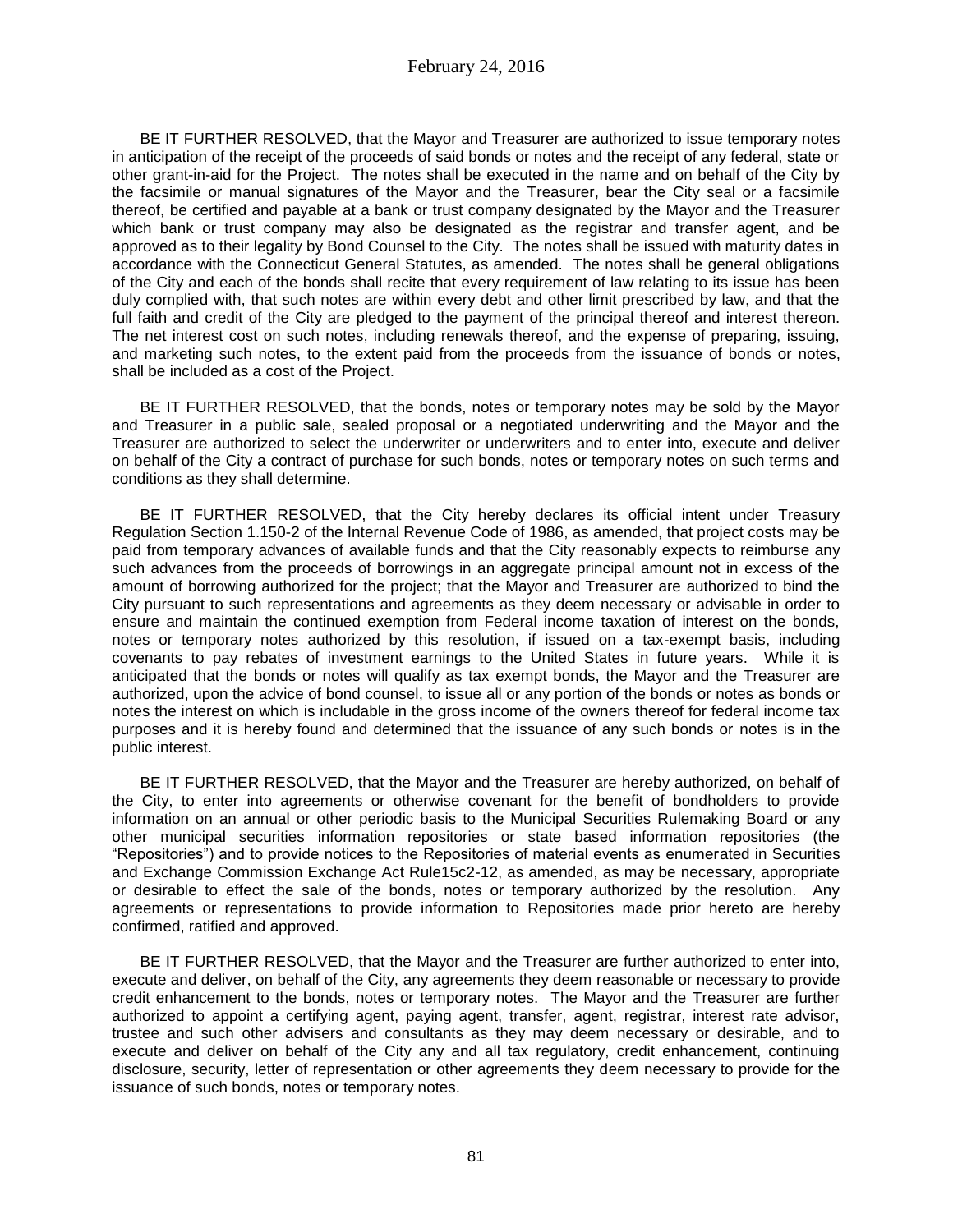BE IT FURTHER RESOLVED, that the Mayor, Treasurer and other City officials and employees are authorized to apply for and accept and federal, state or other grants-in-aid for the Project, and to take all actions necessary and proper to carry out the Project and to issue the bonds, notes or temporary notes to finance the appropriation."

> Robert Smedley, Chairman Bonding Subcommittee of the Committee on Administration, Finance and Law

### **32375-4 RE: AMENDMENT TO THE \$875,000 APPROPRIATION AND BOND AUTHORIZATION FOR THE CITY-WIDE PARK ADA IMPROVEMENT PROJECT TO EXPAND THE PROJECT SCOPE TO INCLUDE IMPROVEMENTS TO VETERANS STADIUM TO COMPLY WITH ADA REQUIREMENTS**

To Her Honor, the Mayor, and the Common Council of the City of New Britain: the undersigned beg leave to report the following:

At a meeting of the Standing Bonding Subcommittee of the Committee on Administration, Finance and Law (the "Bonding Subcommittee") held on February 24, 2016, on a motion by Bonding Subcommittee member Carlozzi and seconded by Bonding Subcommittee member Naples, the following resolution was adopted:

RESOLVED, that the Bonding Subcommittee recommends to the Common Council that the resolution entitled "\$875,000 Appropriation and Bond Authorization for the City-wide Park ADA Improvement Project" adopted by the Common Council on June 27, 2013 under Item #32375-1, be amended to expand the project scope to include improvements at Veterans Stadium to comply with ADA requirements, and to read as follows:

"RESOLVED, by the Common Council of the City of New Britain on the recommendations of the Standing Bonding Subcommittee of the Committee on Administration, Finance and Law adopted at its meetings held on June 25, 2013 and February 24, 2016, that the sum of \$875,000 be appropriated for the improvements to various City parks to comply with ADA requirements, including but not limited to Hungerford Park, Chesley Park, the New Britain High School tennis courts, the Willow Brook Park soccer fields, the Stanley Quarter Park soccer fields and Veterans Stadium (the "Project"). The Project includes planning, design, architectural and engineering services, construction, reconstruction, site work, materials, equipment and fixtures, temporary and permanent financing costs and other costs related to the Project. To meet said appropriation and in lieu of a tax therefor, bonds, notes or temporary notes of the City are authorized to be issued pursuant to Article XII of the City Charter and Chapter 109 of the Connecticut General Statutes, as amended, or any other provision of law thereto enabling, in an amount not to exceed \$875,000 or so much thereof as may be necessary after deducting grants or other sources of funds available for the Project.

BE IT FURTHER RESOLVED, that the bonds or notes may be sold in a single issue or may be consolidated with other authorized but unissued bonds or notes of the City. The bonds or notes shall be issued in fully registered form, be executed in the name and on behalf of the City by the facsimile or manual signatures of the Mayor and the Treasurer, bear the City seal or a facsimile thereof, be certified and payable at a bank or trust company designated by the Mayor and the Treasurer which bank or trust company may also be designated as the registrar and transfer agent, and be approved as to their legality by Bond Counsel to the City. The bonds or notes may be issued in one or more series, shall bear such rate or rates of interest, and be issued in book entry form. The bonds or notes shall be general obligations of the City and each of the bonds or notes shall recite that every requirement of law relating to its issue has been duly complied with, that such bonds or notes are within every debt and other limit prescribed by law, and that the full faith and credit of the City are pledged to the payment of the principal thereof and interest thereon. The aggregate principal amount of bonds or notes to be issued, the annual installments of principal, redemption provisions, if any, the date, interest rate or rates, form and manner of sale, time of issuance and sale, designation, price, maturities, and other terms, details and particulars of such bonds or notes shall be determined by the Mayor and the Treasurer.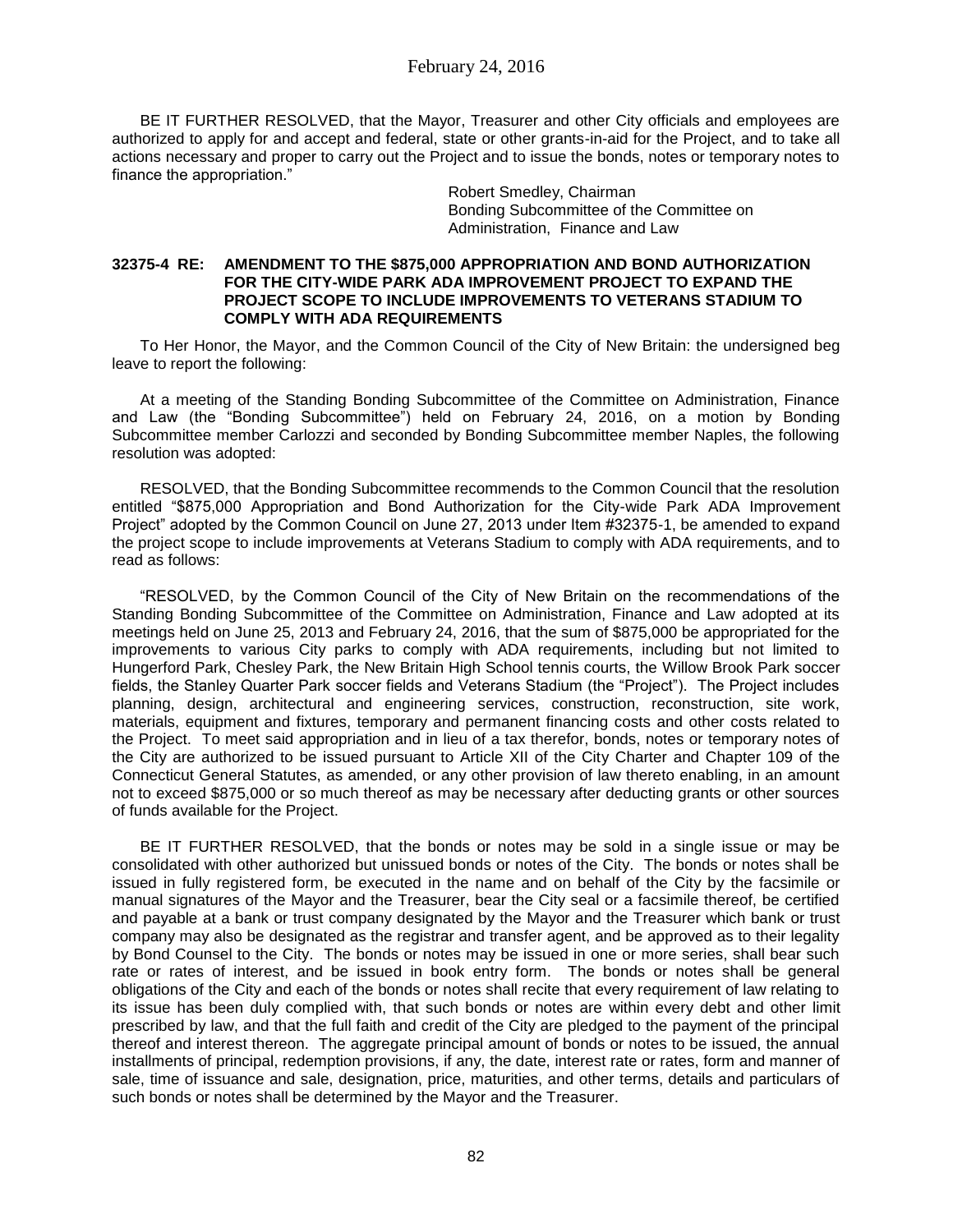BE IT FURTHER RESOLVED, that the Mayor and Treasurer are authorized to issue temporary notes in anticipation of the receipt of the proceeds of said bonds or notes and the receipt of any federal, state or other grant-in-aid for the Project. The notes shall be executed in the name and on behalf of the City by the facsimile or manual signatures of the Mayor and the Treasurer, bear the City seal or a facsimile thereof, be certified and payable at a bank or trust company designated by the Mayor and the Treasurer which bank or trust company may also be designated as the registrar and transfer agent, and be approved as to their legality by Bond Counsel to the City. The notes shall be issued with maturity dates in accordance with the Connecticut General Statutes, as amended. The notes shall be general obligations of the City and each of the bonds shall recite that every requirement of law relating to its issue has been duly complied with, that such notes are within every debt and other limit prescribed by law, and that the full faith and credit of the City are pledged to the payment of the principal thereof and interest thereon. The net interest cost on such notes, including renewals thereof, and the expense of preparing, issuing, and marketing such notes, to the extent paid from the proceeds from the issuance of bonds or notes, shall be included as a cost of the Project.

BE IT FURTHER RESOLVED, that the bonds, notes or temporary notes may be sold by the Mayor and Treasurer in a public sale, sealed proposal or a negotiated underwriting and the Mayor and the Treasurer are authorized to select the underwriter or underwriters and to enter into, execute and deliver on behalf of the City a contract of purchase for such bonds, notes or temporary notes on such terms and conditions as they shall determine.

BE IT FURTHER RESOLVED, that the City hereby declares its official intent under Treasury Regulation Section 1.150-2 of the Internal Revenue Code of 1986, as amended, that Project costs may be paid from temporary advances of available funds and that the City reasonably expects to reimburse any such advances from the proceeds of borrowings in an aggregate principal amount not in excess of the amount of borrowing authorized for the Project; that the Mayor and Treasurer are authorized to bind the City pursuant to such representations and agreements as they deem necessary or advisable in order to ensure and maintain the continued exemption from Federal income taxation of interest on the bonds, notes or temporary notes authorized by this resolution, if issued on a tax-exempt basis, including covenants to pay rebates of investment earnings to the United States in future years. While it is anticipated that the bonds or notes will qualify as tax exempt bonds, the Mayor and the Treasurer are authorized, upon the advice of bond counsel, to issue all or any portion of the bonds or notes as bonds or notes the interest on which is includable in the gross income of the owners thereof for federal income tax purposes and it is hereby found and determined that the issuance of any such bonds or notes is in the public interest.

BE IT FURTHER RESOLVED, that the Mayor and the Treasurer are hereby authorized, on behalf of the City, to enter into agreements or otherwise covenant for the benefit of bondholders to provide information on an annual or other periodic basis to the Municipal Securities Rulemaking Board or any other municipal securities information repositories or state based information repositories (the "Repositories") and to provide notices to the Repositories of material events as enumerated in Securities and Exchange Commission Exchange Act Rule 15c2-12, as amended, as may be necessary, appropriate or desirable to effect the sale of the bonds, notes or temporary authorized by this resolution. Any agreements or representations to provide information to Repositories made prior hereto are hereby confirmed, ratified and approved.

BE IT FURTHER RESOLVED, that the Mayor and the Treasurer are further authorized to enter into, execute and deliver, on behalf of the City, any agreements they deem reasonable or necessary to provide credit enhancement to the bonds, notes or temporary notes. The Mayor and the Treasurer are further authorized to appoint a certifying agent, paying agent, transfer agent, registrar, interest rate advisor, trustee and such other advisers and consultants as they may deem necessary or desirable, and to execute and deliver on behalf of the City any and all tax regulatory, credit enhancement, continuing disclosure, security, letter of representation or other agreements they deem necessary to provide for the issuance of such bonds, notes or temporary notes.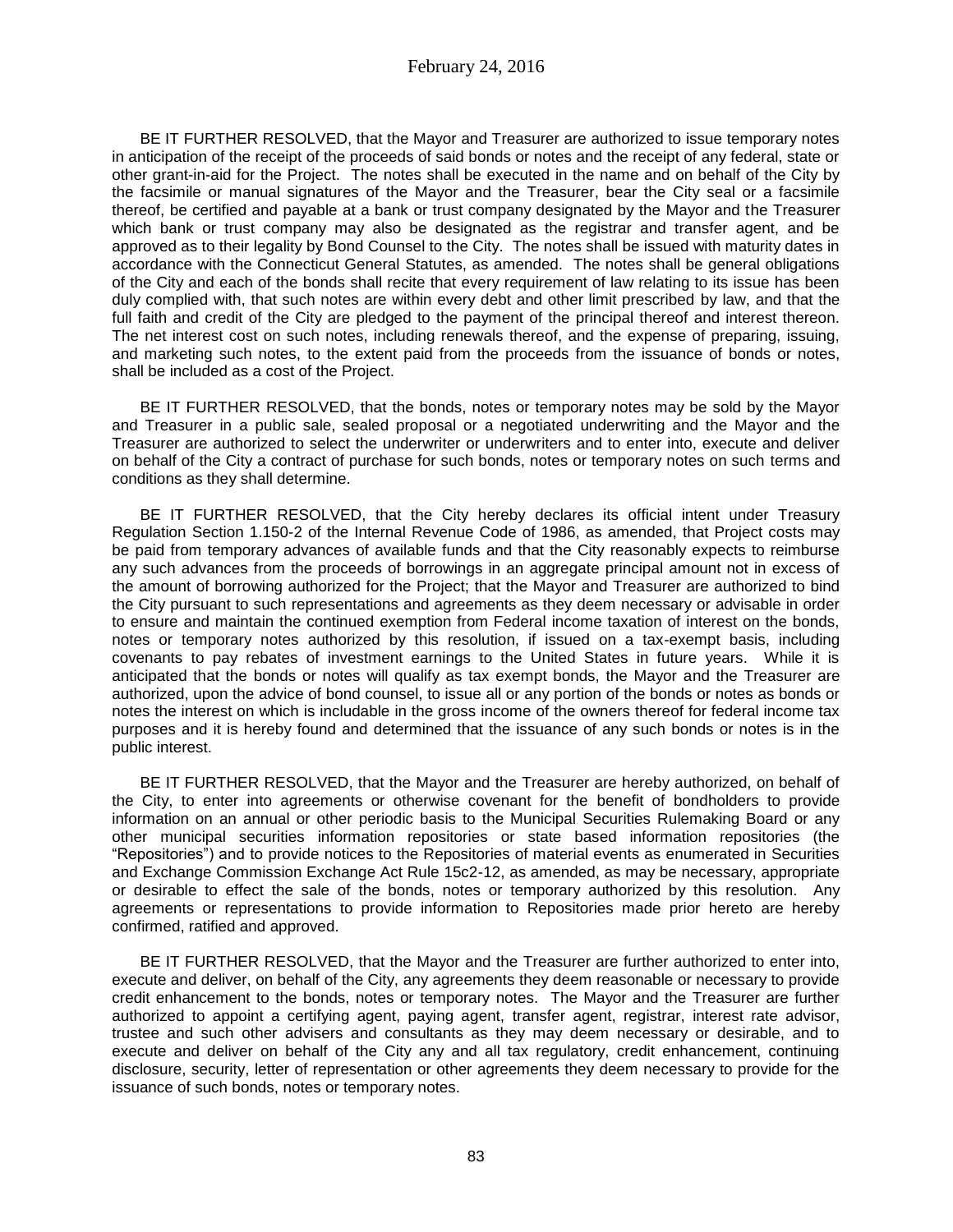BE IT FURTHER RESOLVED, that the Mayor, Treasurer and other City officials and employees are authorized to apply for and accept or reject any federal, state or other grants-in-aid for the Project, and to take all actions necessary and proper to carry out the Project and to issue the bonds, notes or temporary notes to finance the appropriation."

> Robert Smedley, Chairman Bonding Subcommittee of the Committee on Administration, Finance and Law

### **32373-4 RE: AMENDMENT TO THE \$610,000 APPROPRIATION AND BOND AUTHORIZATION FOR THE CITY-WIDE FACILITIES REPAIR AND IMPROVEMENT PROJECT TO INCREASE THE APPROPRIATION AND BOND AUTHORIZATION TO \$1,177,000**

To Her Honor, the Mayor, and the Common Council of the City of New Britain: the undersigned beg leave to report the following:

At a meeting of the Standing Bonding Subcommittee of the Committee on Administration, Finance and Law (the "Bonding Subcommittee") held on February 24, 2016, on a motion by Bonding Subcommittee member Carlozzi and seconded by Bonding Subcommittee member Salvio, the following resolution was adopted:

RESOLVED, that the Bonding Subcommittee recommends to the Common Council that the resolution entitled "\$950,000 Appropriation and Bond Authorization for the City-Wide Facilities Repair and Improvement Project" adopted by the Common Council on June 27, 2013 under Item #32373-1, and amended on March 12, 2014 under Item #32373-3 to decrease the sum appropriated and bonds authorized to \$610,000 and to reduce the project scope to delete the allocation of costs for improvements to the homeless overflow shelter, be further amended to increase the sum appropriated and bonds authorized to \$1,177,000, and to read as follows:

"RESOLVED, by the Common Council of the City of New Britain on the recommendation of the Standing Bonding Subcommittee of the Committee on Administration, Finance and Law adopted at its meetings held on June 25, 2013, March 12, 2014, and February 24, 2016, that the sum of \$1,177,000 be appropriated for the improvements to various fire stations and the public works yard on Harvard Street (the "Project"). The Project includes planning, design, architectural and engineering services, construction, reconstruction and site work, materials, equipment and fixtures, temporary and permanent financing costs and other costs related to the Project. To meet said appropriation and in lieu of a tax therefor, bonds, notes or temporary notes of the City are authorized to be issued pursuant to Article XII of the City Charter and Chapter 109 of the Connecticut General Statutes, as amended, or any other provision of law thereto enabling, in an amount not to exceed \$1,177,000 or so much thereof as may be necessary after deducting grants or other sources of funds available for the Project.

BE IT FURTHER RESOLVED, that the bonds or notes may be sold in a single issue or may be consolidated with other authorized but unissued bonds or notes of the City. The bonds or notes shall be issued in fully registered form, be executed in the name and on behalf of the City by the facsimile or manual signatures of the Mayor and the Treasurer, bear the City seal or a facsimile thereof, be certified and payable at a bank or trust company designated by the Mayor and the Treasurer which bank or trust company may also be designated as the registrar and transfer agent, and be approved as to their legality by Bond Counsel to the City. The bonds or notes may be issued in one or more series, shall bear such rate or rates of interest, and be issued in book entry form. The bonds or notes shall be general obligations of the City and each of the bonds or notes shall recite that every requirement of law relating to its issue has been duly complied with, that such bonds or notes are within every debt and other limit prescribed by law, and that the full faith and credit of the City are pledged to the payment of the principal thereof and interest thereon. The aggregate principal amount of bonds or notes to be issued, the annual installments of principal, redemption provisions, if any, the date, interest rate or rates, form and manner of sale, time of issuance and sale, designation, price, maturities, and other terms, details and particulars of such bonds or notes shall be determined by the Mayor and the Treasurer.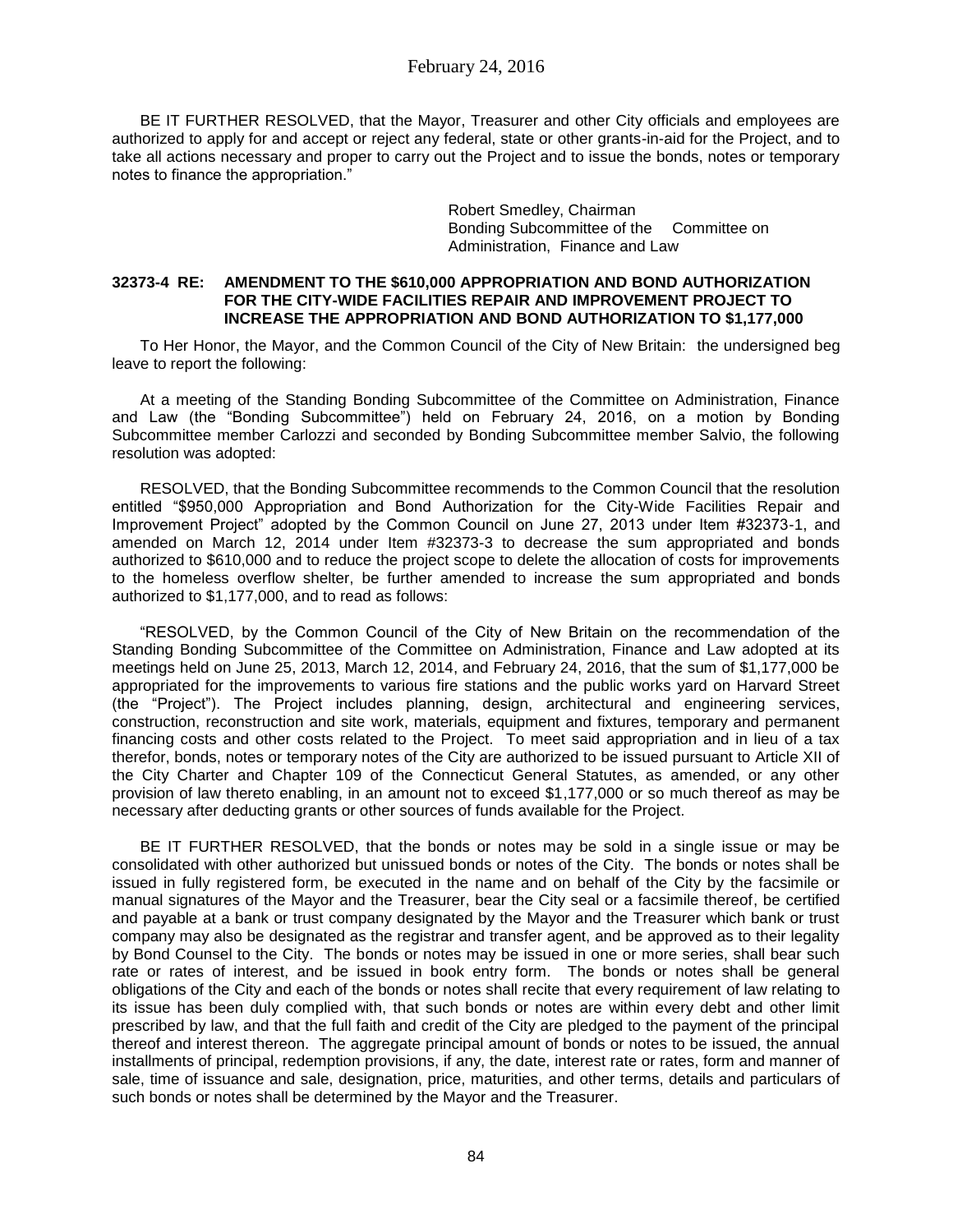BE IT FURTHER RESOLVED, that the Mayor and Treasurer are authorized to issue temporary notes in anticipation of the receipt of the proceeds of said bonds or notes and the receipt of any federal, state or other grant-in-aid for the Project. The notes shall be executed in the name and on behalf of the City by the facsimile or manual signatures of the Mayor and the Treasurer, bear the City seal or a facsimile thereof, be certified and payable at a bank or trust company designated by the Mayor and the Treasurer which bank or trust company may also be designated as the registrar and transfer agent, and be approved as to their legality by Bond Counsel to the City. The notes shall be issued with maturity dates in accordance with the Connecticut General Statutes, as amended. The notes shall be general obligations of the City and each of the bonds shall recite that every requirement of law relating to its issue has been duly complied with, that such notes are within every debt and other limit prescribed by law, and that the full faith and credit of the City are pledged to the payment of the principal thereof and interest thereon. The net interest cost on such notes, including renewals thereof, and the expense of preparing, issuing, and marketing such notes, to the extent paid from the proceeds from the issuance of bonds or notes, shall be included as a cost of the Project.

BE IT FURTHER RESOLVED, that the bonds, notes or temporary notes may be sold by the Mayor and Treasurer in a public sale, sealed proposal or a negotiated underwriting and the Mayor and the Treasurer are authorized to select the underwriter or underwriters and to enter into, execute and deliver on behalf of the City a contract of purchase for such bonds, notes or temporary notes on such terms and conditions as they shall determine.

BE IT FURTHER RESOLVED, that the City hereby declares its official intent under Treasury Regulation Section 1.150-2 of the Internal Revenue Code of 1986, as amended, that project costs may be paid from temporary advances of available funds and that the City reasonably expects to reimburse any such advances from the proceeds of borrowings in an aggregate principal amount not in excess of the amount of borrowing authorized for the project; that the Mayor and Treasurer are authorized to bind the City pursuant to such representations and agreements as they deem necessary or advisable in order to ensure and maintain the continued exemption from Federal income taxation of interest on the bonds, notes or temporary notes authorized by this resolution, if issued on a tax-exempt basis, including covenants to pay rebates of investment earnings to the United States in future years. While it is anticipated that the bonds or notes will qualify as tax exempt bonds, the Mayor and the Treasurer are authorized, upon the advice of bond counsel, to issue all or any portion of the bonds or notes as bonds or notes the interest on which is includable in the gross income of the owners thereof for federal income tax purposes and it is hereby found and determined that the issuance of any such bonds or notes is in the public interest.

BE IT FURTHER RESOLVED, that the Mayor and the Treasurer are hereby authorized, on behalf of the City, to enter into agreements or otherwise covenant for the benefit of bondholders to provide information on an annual or other periodic basis to the Municipal Securities Rulemaking Board or any other municipal securities information repositories or state based information repositories (the "Repositories") and to provide notices to the Repositories of material events as enumerated in Securities and Exchange Commission Exchange Act Rule 15c2-12, as amended, as may be necessary, appropriate or desirable to effect the sale of the bonds, notes or temporary authorized by this resolution. Any agreements or representations to provide information to Repositories made prior hereto are hereby confirmed, ratified and approved.

BE IT FURTHER RESOLVED, that the Mayor and the Treasurer are further authorized to enter into, execute and deliver, on behalf of the City, any agreements they deem reasonable or necessary to provide credit enhancement to the bonds, notes or temporary notes. The Mayor and the Treasurer are further authorized to appoint a certifying agent, paying agent, transfer agent, registrar, interest rate advisor, trustee and such other advisers and consultants as they may deem necessary or desirable, and to execute and deliver on behalf of the City any and all tax regulatory, credit enhancement, continuing disclosure, security, letter of representation or other agreements they deem necessary to provide for the issuance of such bonds, notes or temporary notes.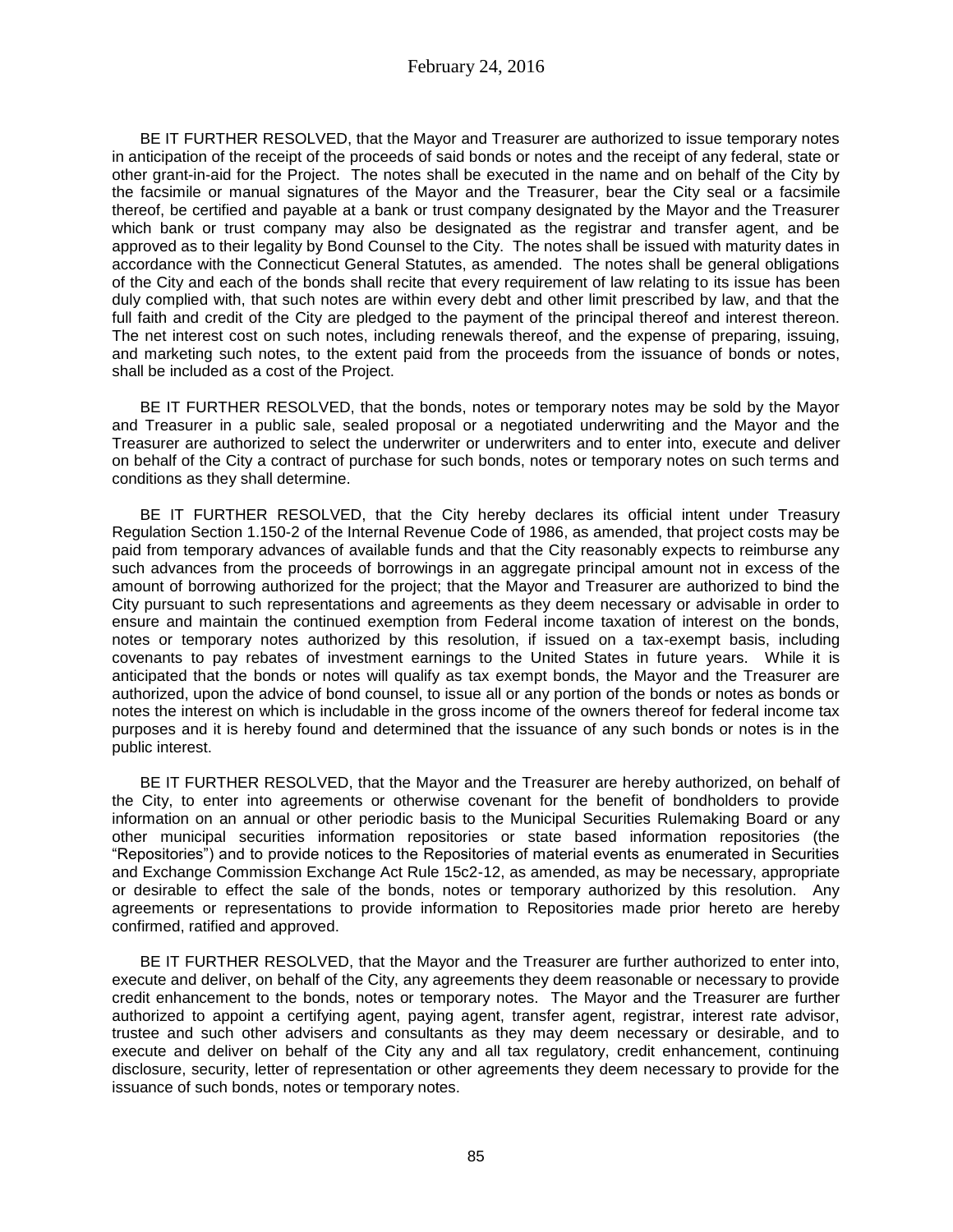BE IT FURTHER RESOLVED, that the Mayor, Treasurer and other City officials and employees are authorized to apply for and accept or reject any federal, state or other grants-in-aid for the project, and to take all actions necessary and proper to carry out the project and to issue the bonds, notes or temporary notes to finance the appropriation."

> Robert Smedley, Chairman Bonding Subcommittee of the Committee on Administration, Finance and Law

### **33146-2 RE: AMENDMENT TO THE \$500,000 APPROPRIATION AND BOND AUTHORIZATION FOR RENOVATIONS AND UPGRADES TO NEW BRITAIN STADIUM TO INCREASE THE APPROPRIATION AND BOND AUTHORIZATION TO \$795,000**

To Her Honor, the Mayor, and the Common Council of the City of New Britain: the undersigned beg leave to report the following:

At a meeting of the Standing Bonding Subcommittee of the Committee on Administration, Finance and Law (the "Bonding Subcommittee") held on February 24, 2016 on a motion by Bonding Subcommittee member Salvio and seconded by Bonding Subcommittee member Black, the following resolution was adopted:

RESOLVED, that the Bonding Subcommittee recommends to the Common Council that the resolution entitled "\$500,000 Appropriation and Bond Authorization for Renovations and Upgrades to New Britain Stadium" adopted by the Common Council on June 10, 2015 under Item #33146-1, be amended to increase the sum appropriated and bonds authorized to \$795,000, and to read as follows:

"RESOLVED, by the Common Council of the City of New Britain on the recommendation of the Standing Bonding Subcommittee of the Committee on Administration, Finance and Law adopted at its meetings held on June 10, 2015 and February 24, 2016, that the sum of \$795,000 be appropriated for renovations, upgrades and improvements to New Britain Stadium, including, but not limited to, locker room improvements and repairs, field improvements, ADA renovations, paving of exterior areas, replacement of electrical systems and lighting, and building repairs (the "Project"). The Project includes planning, design, architectural and engineering services, construction, reconstruction, site work, materials, furniture, concession and office equipment and fixtures, temporary and permanent financing costs and other costs related to the Project. To meet said appropriation and in lieu of a tax therefor, bonds, notes or temporary notes of the City are authorized to be issued pursuant to Article XII of the City Charter and Chapter 109 of the Connecticut General Statutes, as amended, or any other provision of law thereto enabling, in an amount not to exceed \$795,000 or so much thereof as may be necessary after deducting grants or other sources of funds available for the Project.

BE IT FURTHER RESOLVED, that the bonds or notes may be sold in a single issue or may be consolidated with other authorized but unissued bonds or notes of the City. The bonds or notes shall be issued in fully registered form, be executed in the name and on behalf of the City by the facsimile or manual signatures of the Mayor and the Treasurer, bear the City seal or a facsimile thereof, be certified and payable at a bank or trust company designated by the Mayor and the Treasurer which bank or trust company may also be designated as the registrar and transfer agent, and be approved as to their legality by Bond Counsel to the City. The bonds or notes may be issued in one or more series, shall bear such rate or rates of interest, and be issued in book entry form. The bonds or notes shall be general obligations of the City and each of the bonds or notes shall recite that every requirement of law relating to its issue has been duly complied with, that such bonds or notes are within every debt and other limit prescribed by law, and that the full faith and credit of the City are pledged to the payment of the principal thereof and interest thereon. The aggregate principal amount of bonds or notes to be issued, the annual installments of principal, redemption provisions, if any, the date, interest rate or rates, form and manner of sale, time of issuance and sale, designation, price, maturities, and other terms, details and particulars of such bonds or notes shall be determined by the Mayor and the Treasurer.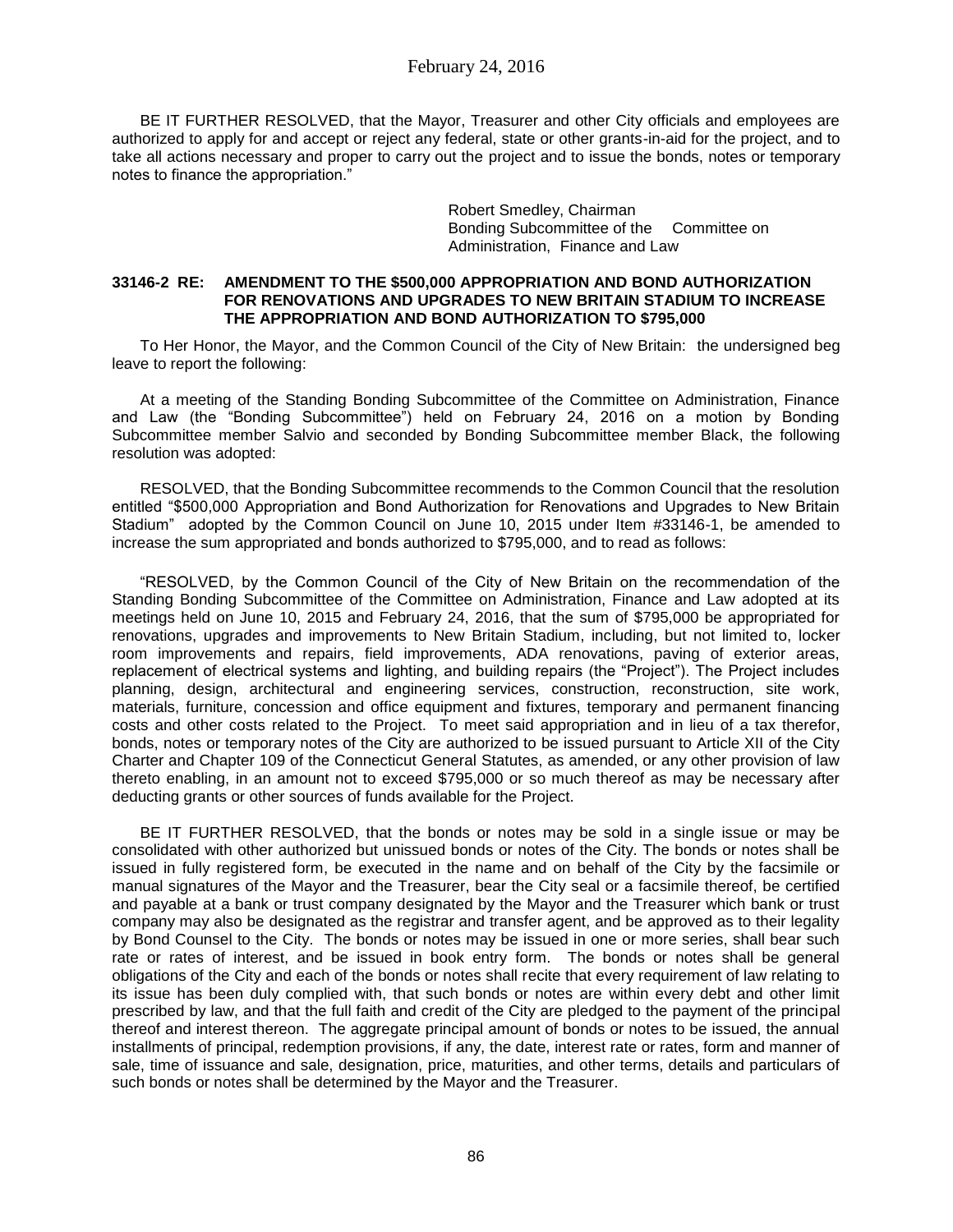BE IT FURTHER RESOLVED, that the Mayor and Treasurer are authorized to issue temporary notes in anticipation of the receipt of the proceeds of said bonds or notes and the receipt of any federal, state or other grant-in-aid for the Project. The notes shall be executed in the name and on behalf of the City by the facsimile or manual signatures of the Mayor and the Treasurer, bear the City seal or a facsimile thereof, be certified and payable at a bank or trust company designated by the Mayor and the Treasurer which bank or trust company may also be designated as the registrar and transfer agent, and be approved as to their legality by Bond Counsel to the City. The notes shall be issued with maturity dates in accordance with the Connecticut General Statutes, as amended. The notes shall be general obligations of the City and each of the bonds shall recite that every requirement of law relating to its issue has been duly complied with, that such notes are within every debt and other limit prescribed by law, and that the full faith and credit of the City are pledged to the payment of the principal thereof and interest thereon. The net interest cost on such notes, including renewals thereof, and the expense of preparing, issuing, and marketing such notes, to the extent paid from the proceeds from the issuance of bonds or notes, shall be included as a cost of the Project.

BE IT FURTHER RESOLVED, that the bonds, notes or temporary notes may be sold by the Mayor and Treasurer in a public sale, sealed proposal or a negotiated underwriting and the Mayor and the Treasurer are authorized to select the underwriter or underwriters and to enter into, execute and deliver on behalf of the City a contract of purchase for such bonds, notes or temporary notes on such terms and conditions as they shall determine.

BE IT FURTHER RESOLVED, that the City hereby declares its official intent under Treasury Regulation Section 1.150-2 of the Internal Revenue Code of 1986, as amended, that Project costs may be paid from temporary advances of available funds and that the City reasonably expects to reimburse any such advances from the proceeds of borrowings in an aggregate principal amount not in excess of the amount of borrowing authorized for the Project; that the Mayor and Treasurer are authorized to bind the City pursuant to such representations and agreements as they deem necessary or advisable in order to ensure and maintain the continued exemption from Federal income taxation of interest on the bonds, notes or temporary notes authorized by this resolution, if issued on a tax-exempt basis, including covenants to pay rebates of investment earnings to the United States in future years. While it is anticipated that the bonds or notes will qualify as tax exempt bonds, the Mayor and the Treasurer are authorized, upon the advice of bond counsel, to issue all or any portion of the bonds or notes as bonds or notes the interest on which is includable in the gross income of the owners thereof for federal income tax purposes and it is hereby found and determined that the issuance of any such bonds or notes is in the public interest.

BE IT FURTHER RESOLVED, that the Mayor and the Treasurer are hereby authorized, on behalf of the City, to enter into agreements or otherwise covenant for the benefit of bondholders to provide information on an annual or other periodic basis to the Municipal Securities Rulemaking Board or any other municipal securities information repositories or state based information repositories (the "Repositories") and to provide notices to the Repositories of material events as enumerated in Securities and Exchange Commission Exchange Act Rule 15c2-12, as amended, as may be necessary, appropriate or desirable to effect the sale of the bonds, notes or temporary authorized by this resolution. Any agreements or representations to provide information to Repositories made prior hereto are hereby confirmed, ratified and approved.

BE IT FURTHER RESOLVED, that the Mayor and the Treasurer are further authorized to enter into, execute and deliver, on behalf of the City, any agreements they deem reasonable or necessary to provide credit enhancement to the bonds, notes or temporary notes. The Mayor and the Treasurer are further authorized to appoint a certifying agent, paying agent, transfer agent, registrar, interest rate advisor, trustee and such other advisers and consultants as they may deem necessary or desirable, and to execute and deliver on behalf of the City any and all tax regulatory, credit enhancement, continuing disclosure, security, letter of representation or other agreements they deem necessary to provide for the issuance of such bonds, notes or temporary notes.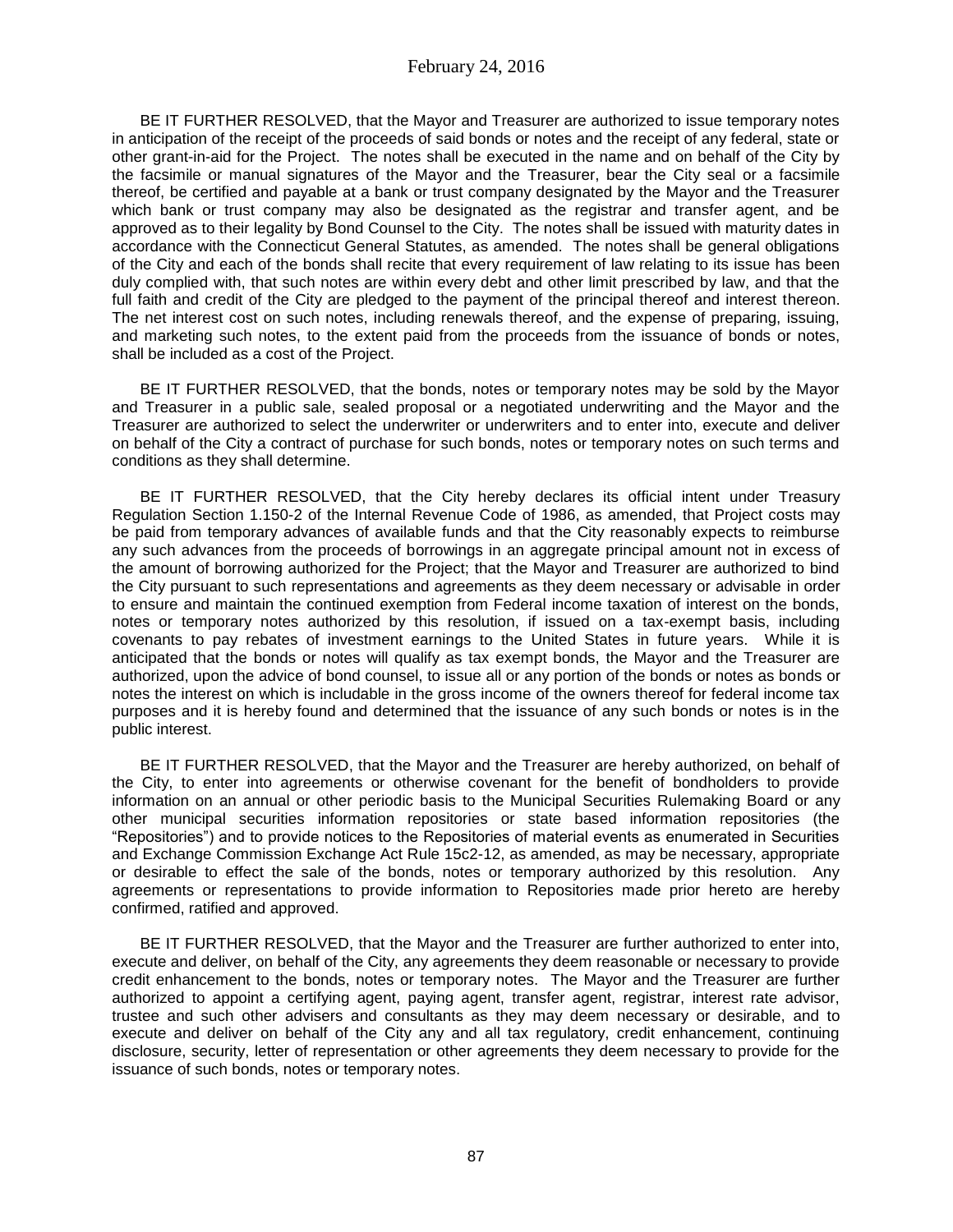BE IT FURTHER RESOLVED, that the Mayor, Treasurer and other City officials and employees are authorized to apply for and accept or reject any federal, state or other grants-in-aid for the Project, and to take all actions necessary and proper to carry out the Project and to issue the bonds, notes or temporary notes to finance the appropriation."

> Robert Smedley, Chairman Bonding Subcommittee of the Committee on Administration, Finance and Law

## **29823-2 RE: AMENDMENT TO THE \$2,000,000 APPROPRIATION AND BOND AUTHORIZATION FOR A STRATEGIC INFORMATION TECHNOLOGY PLAN TO INCREASE THE APPROPRIATION AND BOND AUTHORIZATION TO \$3,180,000 AND TO EXPAND THE PROJECT SCOPE TO INCLUDE ADDITIONAL TECHNOLOGY-RELATED PROJECTS**

To Her Honor, the Mayor, and the Common Council of the City of New Britain: the undersigned beg leave to report the following:

At a meeting of the Standing Bonding Subcommittee of the Committee on Administration, Finance and Law ("Bonding Subcommittee") held on February 24, 2016 on a motion by Bonding Subcommittee member Davis and seconded by Bonding Subcommittee member Naples, the following resolution was adopted:

RESOLVED, that the Bonding Subcommittee recommends to the Common Council that the resolution entitled "\$2,000,000 Appropriation and Bond Authorization for a Strategic Information Technology Plan" adopted by the Common Council on September 26, 2007 under Item #29823-1, be amended to increase the sum appropriated and the bonds authorized to \$3,180,000 and to expand the project scope to include additional technology-related projects, including, but not limited to, installation of an audio/visual system in Common Council Chambers; public Wi-Fi, wireless and fixed surveillance cameras for downtown and Walnut Hill Park areas; upgrades to video surveillance equipment in various City locations; and upgrades to employee time clocks for timekeeping, and to read as follows:

"RESOLVED, that the Common Council of the City of New Britain on the recommendation of the Standing Bonding Subcommittee of the Committee on Administration, Finance and Law adopted at its meetings held on September 17, 2007 and February 24, 2016, that the sum of \$3,180,000 be appropriated for the costs related to the Strategic Information Technology Plan, and certain technologyrelated projects, including, but not limited to, installation of an audio/visual system in Common Council Chambers; public Wi-Fi, wireless and fixed surveillance cameras for downtown and Walnut Hill Park areas; upgrades to video surveillance equipment in various City locations; and upgrades to employee time clocks for timekeeping (the "Project"). The Project includes costs for consulting services, studies, planning, equipment, software, programming services, temporary and permanent financing costs and other technology-related projects and temporary and permanent financing costs and other costs related to the Project. To meet said appropriation and in lieu of a tax therefore, bonds, notes or temporary notes of the City are authorized to be issued pursuant to Article XII of the City Charter and Chapter 109 of the Connecticut General Statutes, as amended, or any other provision of law thereto enabling, in an amount not to exceed \$3,180,000 or so much thereof as may be necessary after deducting grants or other sources of funds available for the Project.

BE IT FURTHER RESOLVED, that the bonds or notes may be sold in a single issue or may be consolidated with other authorized but unissued bonds or notes of the City. The bonds or notes shall be issued in fully registered form, be executed in the name and on behalf of the City by the facsimile or manual signatures of the Mayor and the Treasurer, bear the City seal or a facsimile thereof, be certified and payable at a bank or trust company designated by the Mayor and the Treasurer which bank or trust company may also be designated as the registrar and transfer agent, and be approved as to their legality by Bond Counsel to the City. The bonds or notes may be issued in one or more series, shall bear such rate or rates of interest, and be issued in book entry form. The bonds or notes shall be general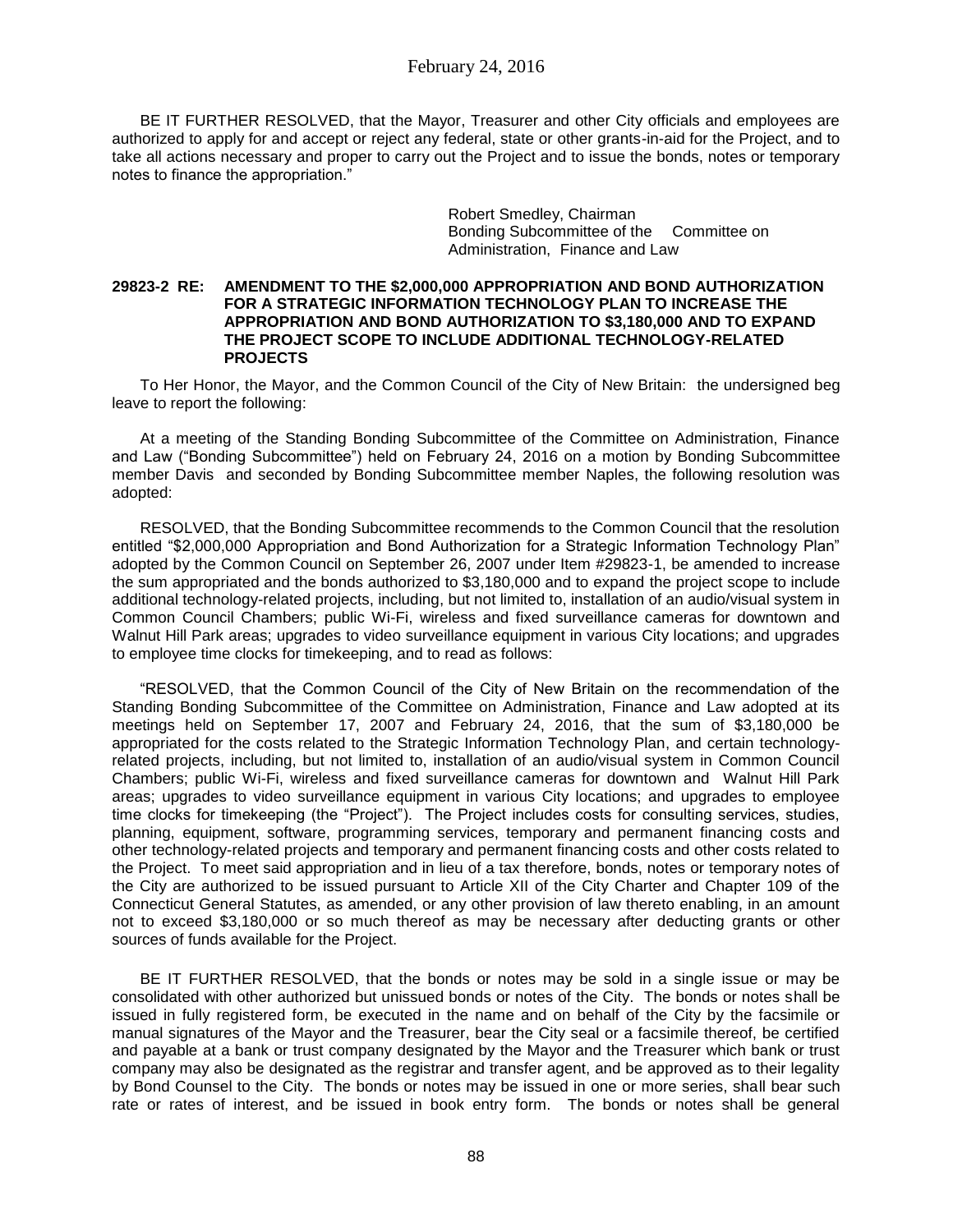obligations of the City and each of the bonds or notes shall recite that every requirement of law relating to its issue has been duly complied with, that such bonds or notes are within every debt and other limit prescribed by law, and that the full faith and credit of the City are pledged to the payment of the principal thereof and interest thereon. The aggregate principal amount of bonds or notes to be issued, the annual installments of principal, redemption provisions, if any, the date, interest rate or rates, form and manner of sale, time of issuance and sale, designation, price, maturities, and other terms, details and particulars of such bonds or notes shall be determined by the Mayor and the Treasurer.

BE IT FURTHER RESOLVED, that the Mayor and Treasurer are authorized to issue temporary notes in anticipation of the receipt of the proceeds of said bonds or notes and the receipt of any federal, state or other grant-in-aid for the Project. The notes shall be executed in the name and on behalf of the City by the facsimile or manual signatures of the Mayor and the Treasurer, bear the City seal or a facsimile thereof, be certified and payable at a bank or trust company designated by the Mayor and the Treasurer which bank or trust company may also be designated as the registrar and transfer agent, and be approved as to their legality by Bond Counsel to the City. The notes shall be issued with maturity dates in accordance with the Connecticut General Statutes, as amended. The notes shall be general obligations of the City and each of the bonds shall recite that every requirement of law relating to its issue has been duly complied with, that such notes are within every debt and other limit prescribed by law, and that the full faith and credit of the City are pledged to the payment of the principal thereof and interest thereon. The net interest cost on such notes, including renewals thereof, and the expense of preparing, issuing, and marketing such notes, to the extent paid from the proceeds from the issuance of bonds or notes, shall be included as a cost of the Project.

BE IT FURTHER RESOLVED, that the bonds, notes or temporary notes may be sold by the Mayor and Treasurer in a public sale, sealed proposal or a negotiated underwriting and the Mayor and the Treasurer are authorized to select the underwriter or underwriters and to enter into, execute and deliver on behalf of the City a contract of purchase for such bonds, notes or temporary notes on such terms and conditions as they shall determine.

BE IT FURTHER RESOLVED, that the City hereby declares its official intent under Treasury Regulation Section 1.150-2 of the Internal Revenue Code of 1986, as amended, that Project costs may be paid from temporary advances of available funds and that the City reasonably expects to reimburse any such advances from the proceeds of borrowings in an aggregate principal amount not in excess of the amount of borrowing authorized for the Project; that the Mayor and Treasurer are authorized to bind the City pursuant to such representations and agreements as they deem necessary or advisable in order to ensure and maintain the continued exemption from Federal income taxation of interest on the bonds, notes or temporary notes authorized by this resolution, if issued on a tax-exempt basis, including covenants to pay rebates of investment earnings to the United States in future years. While it is anticipated that the bonds or notes will qualify as tax exempt bonds, the Mayor and the Treasurer are authorized, upon the advice of bond counsel, to issue all or any portion of the bonds or notes as bonds or notes the interest on which is includable in the gross income of the owners thereof for federal income tax purposes and it is hereby found and determined that the issuance of any such bonds or notes is in the public interest.

BE IT FURTHER RESOLVED, that the Mayor and the Treasurer are hereby authorized, on behalf of the City, to enter into agreements or otherwise covenant for the benefit of bondholders to provide information on an annual or other periodic basis to nationally recognized municipal securities information repositories or state based information repositories (the "Repositories") and to provide notices to the Repositories of material events as enumerated in Securities and Exchange Commission Exchange Act Rule 15c2-12, as amended, as may be necessary, appropriate or desirable to effect the sale of the bonds, notes or temporary authorized by this resolution. Any agreements or representations to provide information to Repositories made prior hereto are hereby confirmed, ratified and approved.

BE IT FURTHER RESOLVED, that the Mayor and the Treasurer are further authorized to enter into, execute and deliver, on behalf of the City, any agreements they deem reasonable or necessary to provide credit enhancement to the bonds, notes or temporary notes. The Mayor and the Treasurer are further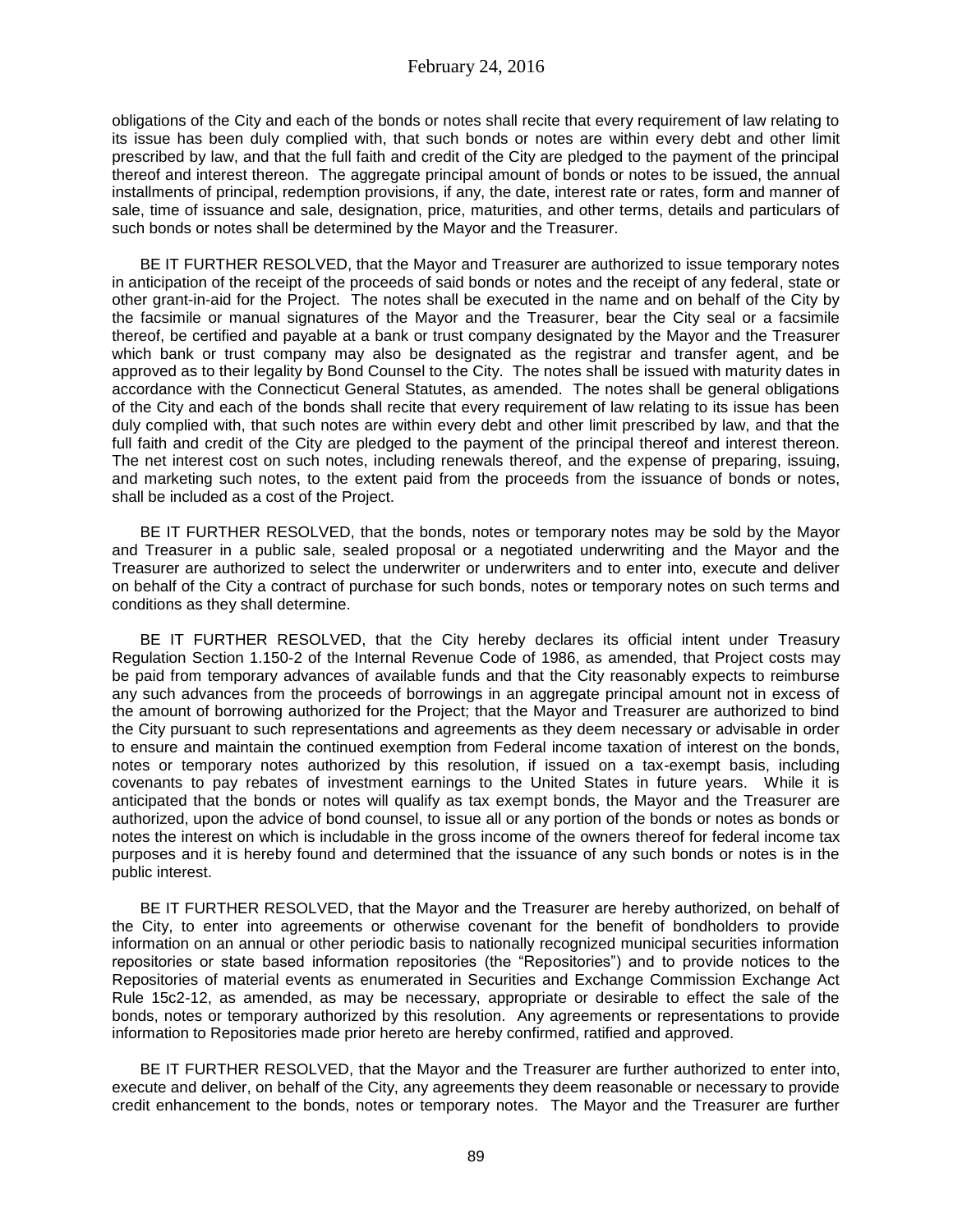authorized to appoint a certifying agent, paying agent, transfer agent, registrar, interest rate advisor, trustee and such other advisers and consultants as they may deem necessary or desirable, and to execute and deliver on behalf of the City any and all tax regulatory, credit enhancement, continuing disclosure, security, letter of representation or other agreements they deem necessary to provide for the issuance of such bonds, notes or temporary notes.

BE IT FURTHER RESOLVED, that the Mayor, Treasurer and other City officials and employees are authorized to apply for and accept and federal, state or other grants-in-aid for the Project, and to take all actions necessary and proper to carry out the Project and to issue the bonds, notes or temporary notes to finance the appropriation."

> Robert Smedley, Chairman Bonding Subcommittee of the Committee on Administration, Finance and Law

### **33391 RE: \$400,000 APPROPRIATION AND BOND AUTHORIZATION FOR THE REPLACEMENT OR REFURBISHMENT OF TWO AMBULANCES AND RELATED EQUIPMENT FOR NEW BRITAIN EMERGENCY MEDICAL SERVICES, INC. AND IMPROVEMENTS TO 225 ARCH STREET AS PROVIDED IN THE CONTRACT BETWEEN THE PARTIES**

To Her Honor, the Mayor, and the Common Council of the City of New Britain: the undersigned beg leave to report the following:

At a meeting of the Standing Bonding Subcommittee of the Committee on Administration, Finance and Law (the "Bonding Subcommittee") held on February 24, 2016, on a motion by Bonding Subcommittee member Carlozzi and seconded by Bonding Subcommittee member Salvio, the following resolution was adopted:

RESOLVED, that the Bonding Subcommittee recommends to the Common Council that the sum of \$400,000 be appropriated for the replacement or refurbishment of two (2) ambulances and ambulancerelated equipment, including, but not limited to, non-transporting EMS emergency response units and stretcher systems, for New Britain Emergency Medical Services, Inc. and for improvements to 225 Arch Street to repair or replace the fire escape, as provided in the First Amendment dated May 14, 2015 to the 9-1-1 EMS Response Services Agreement dated March 31, 2009 between the City of New Britain and New Britain Emergency Medical Services, Inc. (collectively, the "Project"). The Project includes ambulance purchase and equipment costs, planning, design, architectural and engineering services, construction, reconstruction and site work, materials, fixtures, temporary and permanent financing costs and other costs related to the Project. To meet said appropriation and in lieu of a tax therefor, bonds, notes or temporary notes of the City are authorized to be issued pursuant to Article XII of the City Charter and Chapter 109 of the Connecticut General Statutes, as amended, or any other provision of law thereto enabling, in an amount not to exceed \$400,000 or so much thereof as may be necessary after deducting grants or other sources of funds available for the Project.

BE IT FURTHER RESOLVED, that the Bonding Subcommittee recommends to the Common Council that the bonds or notes may be sold in a single issue or may be consolidated with other authorized but unissued bonds or notes of the City. The bonds or notes shall be issued in fully registered form, be executed in the name and on behalf of the City by the facsimile or manual signatures of the Mayor and the Treasurer, bear the City seal or a facsimile thereof, be certified and payable at a bank or trust company designated by the Mayor and the Treasurer which bank or trust company may also be designated as the registrar and transfer agent, and be approved as to their legality by Bond Counsel to the City. The bonds or notes may be issued in one or more series, shall bear such rate or rates of interest, and be issued in book entry form. The bonds or notes shall be general obligations of the City and each of the bonds or notes shall recite that every requirement of law relating to its issue has been duly complied with, that such bonds or notes are within every debt and other limit prescribed by law, and that the full faith and credit of the City are pledged to the payment of the principal thereof and interest thereon. The aggregate principal amount of bonds or notes to be issued, the annual installments of principal, redemption provisions, if any, the date, interest rate or rates, form and manner of sale, time of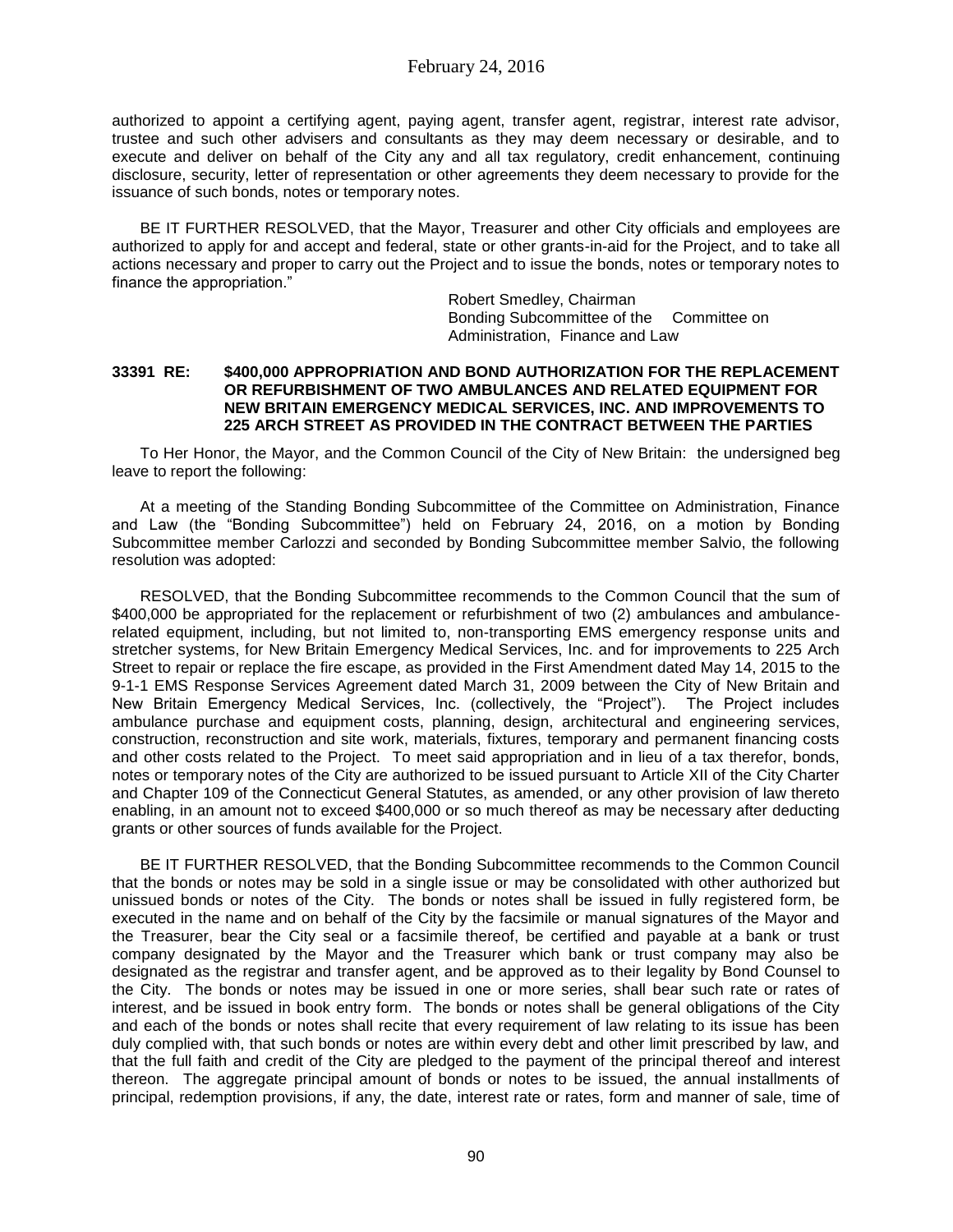issuance and sale, designation, price, maturities, and other terms, details and particulars of such bonds or notes shall be determined by the Mayor and the Treasurer.

BE IT FURTHER RESOLVED, that the Bonding Subcommittee recommends to the Common Council that the Mayor and Treasurer are authorized to issue temporary notes in anticipation of the receipt of the proceeds of said bonds or notes and the receipt of any federal, state or other grant-in-aid for the Project. The notes shall be executed in the name and on behalf of the City by the facsimile or manual signatures of the Mayor and the Treasurer, bear the City seal or a facsimile thereof, be certified and payable at a bank or trust company designated by the Mayor and the Treasurer which bank or trust company may also be designated as the registrar and transfer agent, and be approved as to their legality by Bond Counsel to the City. The notes shall be issued with maturity dates in accordance with the Connecticut General Statutes, as amended. The notes shall be general obligations of the City and each of the bonds shall recite that every requirement of law relating to its issue has been duly complied with, that such notes are within every debt and other limit prescribed by law, and that the full faith and credit of the City are pledged to the payment of the principal thereof and interest thereon. The net interest cost on such notes, including renewals thereof, and the expense of preparing, issuing, and marketing such notes, to the extent paid from the proceeds from the issuance of bonds or notes, shall be included as a cost of the Project.

BE IT FURTHER RESOLVED, that the Bonding Subcommittee recommends to the Common Council that the bonds, notes or temporary notes may be sold by the Mayor and Treasurer in a public sale, sealed proposal or a negotiated underwriting and the Mayor and the Treasurer are authorized to select the underwriter or underwriters and to enter into, execute and deliver on behalf of the City a contract of purchase for such bonds, notes or temporary notes on such terms and conditions as they shall determine.

BE IT FURTHER RESOLVED, that the Bonding Subcommittee recommends to the Common Council that the City hereby declares its official intent under Treasury Regulation Section 1.150-2 of the Internal Revenue Code of 1986, as amended, that Project costs may be paid from temporary advances of available funds and that the City reasonably expects to reimburse any such advances from the proceeds of borrowings in an aggregate principal amount not in excess of the amount of borrowing authorized for the Project; that the Mayor and Treasurer are authorized to bind the City pursuant to such representations and agreements as they deem necessary or advisable in order to ensure and maintain the continued exemption from Federal income taxation of interest on the bonds, notes or temporary notes authorized by this resolution, if issued on a tax-exempt basis, including covenants to pay rebates of investment earnings to the United States in future years. While it is anticipated that the bonds or notes will qualify as tax exempt bonds, the Mayor and the Treasurer are authorized, upon the advice of bond counsel, to issue all or any portion of the bonds or notes as bonds or notes the interest on which is includable in the gross income of the owners thereof for federal income tax purposes and it is hereby found and determined that the issuance of any such bonds or notes is in the public interest.

BE IT FURTHER RESOLVED, that the Bonding Subcommittee recommends to the Common Council that the Mayor and the Treasurer are hereby authorized, on behalf of the City, to enter into agreements or otherwise covenant for the benefit of bondholders to provide information on an annual or other periodic basis to the Municipal Securities Rulemaking Board or any other municipal securities information repositories or state based information repositories (the "Repositories") and to provide notices to the Repositories of material events as enumerated in Securities and Exchange Commission Exchange Act Rule 15c2-12, as amended, as may be necessary, appropriate or desirable to effect the sale of the bonds, notes or temporary authorized by this resolution. Any agreements or representations to provide information to Repositories made prior hereto are hereby confirmed, ratified and approved.

BE IT FURTHER RESOLVED, that the Bonding Subcommittee recommends to the Common Council that the Mayor and the Treasurer are further authorized to enter into, execute and deliver, on behalf of the City, any agreements they deem reasonable or necessary to provide credit enhancement to the bonds, notes or temporary notes. The Mayor and the Treasurer are further authorized to appoint a certifying agent, paying agent, transfer agent, registrar, interest rate advisor, trustee and such other advisers and consultants as they may deem necessary or desirable, and to execute and deliver on behalf of the City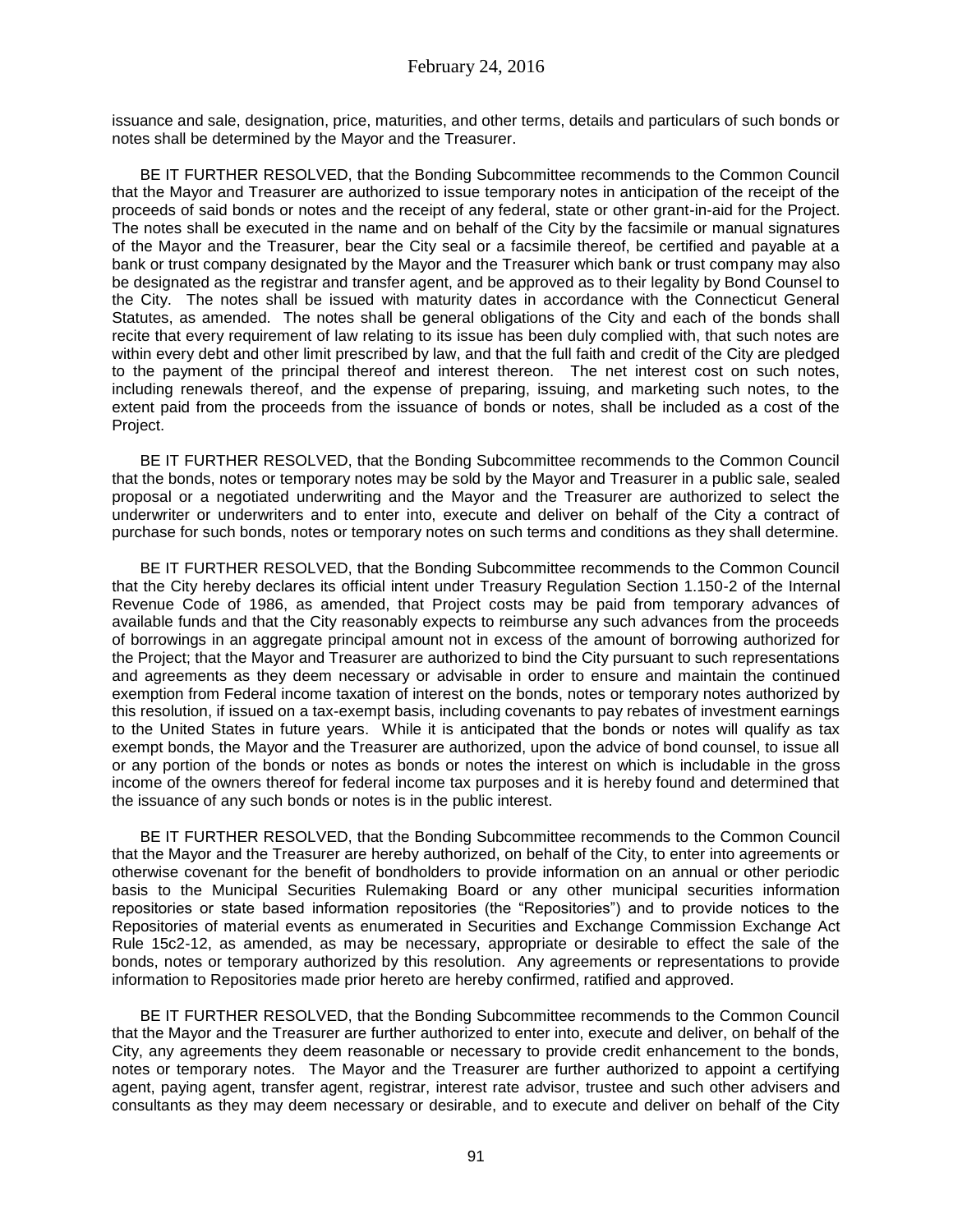any and all tax regulatory, credit enhancement, continuing disclosure, security, letter of representation or other agreements they deem necessary to provide for the issuance of such bonds, notes or temporary notes.

BE IT FURTHER RESOLVED, that the Bonding Subcommittee recommends to the Common Council that the Mayor, Treasurer and other City officials and employees are authorized to apply for and accept or reject any federal, state or other grants-in-aid for the Project, and to take all actions necessary and proper to carry out the Project and to issue the bonds, notes or temporary notes to finance the appropriation.

> Robert Smedley, Chairman Bonding Subcommittee of the Committee on Administration, Finance and Law

### **33392 RE: \$1,283,000 APPROPRIATION AND BOND AUTHORIZATION FOR PROJECTS AND IMPROVEMENTS RELATED TO THE CITY'S WATER TREATMENT FACILITY AND SYSTEM**

To Her Honor, the Mayor, and the Common Council of the City of New Britain: the undersigned beg leave to report the following:

At a meeting of the Standing Bonding Subcommittee of the Committee on Administration, Finance and Law (the "Bonding Subcommittee") held on February 24, 2016, on a motion by Bonding Subcommittee member Carlozzi and seconded by Bonding Subcommittee member Salvio, the following resolution was adopted:

RESOLVED, that the Bonding Subcommittee recommends to the Common Council that the sum of \$1,283,000 be appropriated for projects and improvements related to the City's water treatment facility and system including, but not limited to, replacement of the SCADA system at the New Britain Filtration Plant, improvements to the White Bridge Raw Water Supply (Pond) Station electrical, mechanical and SCADA systems, redevelopment of the Lower White Bridge Well Field, and water main improvements on Batterson Park Road in Farmington (the "Project"). The Project includes planning, design, architectural and engineering services, construction, reconstruction and site work, materials, equipment and fixtures, temporary and permanent financing costs and other costs related to the Project. To meet said appropriation and in lieu of a tax therefor, bonds, notes or temporary notes of the City are authorized to be issued pursuant to Article XII of the City Charter and Chapter 109 of the Connecticut General Statutes, as amended, or any other provision of law thereto enabling, in an amount not to exceed \$1,283,000 or so much thereof as may be necessary after deducting grants or other sources of funds available for the Project.

BE IT FURTHER RESOLVED, that the Bonding Subcommittee recommends to the Common Council that the bonds or notes may be sold in a single issue or may be consolidated with other authorized but unissued bonds or notes of the City. The bonds or notes shall be issued in fully registered form, be executed in the name and on behalf of the City by the facsimile or manual signatures of the Mayor and the Treasurer, bear the City seal or a facsimile thereof, be certified and payable at a bank or trust company designated by the Mayor and the Treasurer which bank or trust company may also be designated as the registrar and transfer agent, and be approved as to their legality by Bond Counsel to the City. The bonds or notes may be in the form of project loan obligations issued to the State of Connecticut under the State's Drinking Water State Revolving Fund Program. The bonds or notes may be issued in one or more series, shall bear such rate or rates of interest, and be issued in book entry form. The bonds or notes shall be general obligations of the City and each of the bonds or notes shall recite that every requirement of law relating to its issue has been duly complied with, that such bonds or notes are within every debt and other limit prescribed by law, and that the full faith and credit of the City are pledged to the payment of the principal thereof and interest thereon. The aggregate principal amount of bonds or notes to be issued, the annual installments of principal, redemption provisions, if any, the date, interest rate or rates, form and manner of sale, time of issuance and sale, designation, price, maturities, and other terms, details and particulars of such bonds or notes shall be determined by the Mayor and the Treasurer.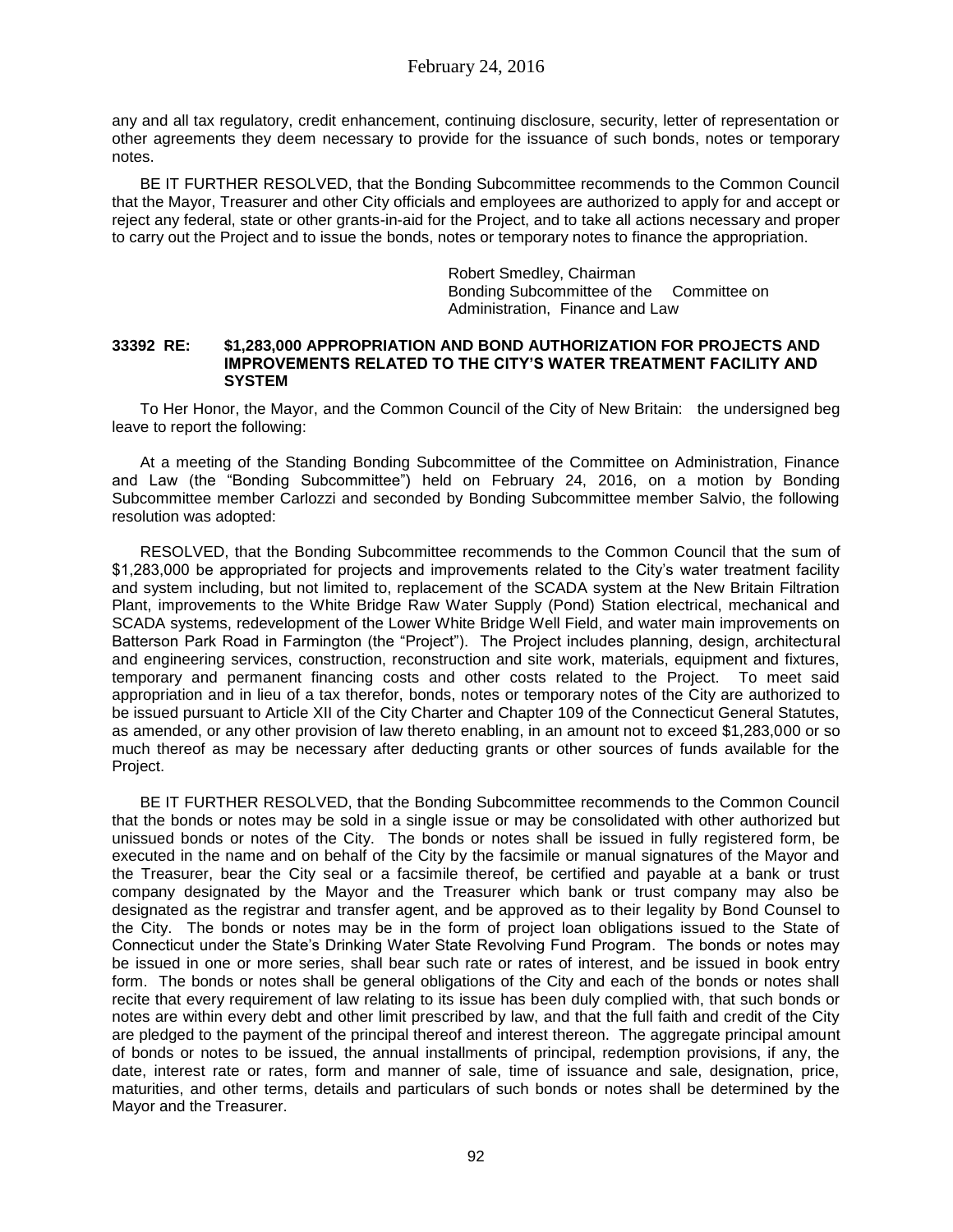BE IT FURTHER RESOLVED, that the Bonding Subcommittee recommends to the Common Council that the Mayor and Treasurer are authorized to issue temporary notes in anticipation of the receipt of the proceeds of said bonds or notes and the receipt of any federal, state or other grant-in-aid for the Project. The temporary notes may be in the form of interim funding obligations issued to the State of Connecticut under the State's Drinking Water State Revolving Fund Program. The notes shall be executed in the name and on behalf of the City by the facsimile or manual signatures of the Mayor and the Treasurer, bear the City seal or a facsimile thereof, be certified and payable at a bank or trust company designated by the Mayor and the Treasurer which bank or trust company may also be designated as the registrar and transfer agent, and be approved as to their legality by Bond Counsel to the City. The notes shall be issued with maturity dates in accordance with the Connecticut General Statutes, as amended. The notes shall be general obligations of the City and each of the bonds shall recite that every requirement of law relating to its issue has been duly complied with, that such notes are within every debt and other limit prescribed by law, and that the full faith and credit of the City are pledged to the payment of the principal thereof and interest thereon. The net interest cost on such notes, including renewals thereof, and the expense of preparing, issuing, and marketing such notes, to the extent paid from the proceeds from the issuance of bonds or notes, shall be included as a cost of the Project.

BE IT FURTHER RESOLVED, that the Bonding Subcommittee recommends to the Common Council that the bonds, notes or temporary notes may be sold by the Mayor and Treasurer in a public sale, sealed proposal or a negotiated underwriting and the Mayor and the Treasurer are authorized to select the underwriter or underwriters and to enter into, execute and deliver on behalf of the City a contract of purchase for such bonds, notes or temporary notes on such terms and conditions as they shall determine.

BE IT FURTHER RESOLVED, that the Bonding Subcommittee recommends to the Common Council that the City hereby declares its official intent under Treasury Regulation Section 1.150-2 of the Internal Revenue Code of 1986, as amended, that Project costs may be paid from temporary advances of available funds and that the City reasonably expects to reimburse any such advances from the proceeds of borrowings in an aggregate principal amount not in excess of the amount of borrowing authorized for the Project; that the Mayor and Treasurer are authorized to bind the City pursuant to such representations and agreements as they deem necessary or advisable in order to ensure and maintain the continued exemption from Federal income taxation of interest on the bonds, notes or temporary notes authorized by this resolution, if issued on a tax-exempt basis, including covenants to pay rebates of investment earnings to the United States in future years. While it is anticipated that the bonds or notes will qualify as tax exempt bonds, the Mayor and the Treasurer are authorized, upon the advice of bond counsel, to issue all or any portion of the bonds or notes as bonds or notes the interest on which is includable in the gross income of the owners thereof for federal income tax purposes and it is hereby found and determined that the issuance of any such bonds or notes is in the public interest.

BE IT FURTHER RESOLVED, that the Bonding Subcommittee recommends to the Common Council that the Mayor and the Treasurer are hereby authorized, on behalf of the City, to enter into agreements or otherwise covenant for the benefit of bondholders to provide information on an annual or other periodic basis to the Municipal Securities Rulemaking Board or any other municipal securities information repositories or state based information repositories (the "Repositories") and to provide notices to the Repositories of material events as enumerated in Securities and Exchange Commission Exchange Act Rule 15c2-12, as amended, as may be necessary, appropriate or desirable to effect the sale of the bonds, notes or temporary authorized by this resolution. Any agreements or representations to provide information to Repositories made prior hereto are hereby confirmed, ratified and approved.

BE IT FURTHER RESOLVED, that the Bonding Subcommittee recommends to the Common Council that the Mayor and the Treasurer are further authorized to enter into, execute and deliver, on behalf of the City, any agreements they deem reasonable or necessary to provide credit enhancement to the bonds, notes or temporary notes. The Mayor and the Treasurer are further authorized to appoint a certifying agent, paying agent, transfer agent, registrar, interest rate advisor, trustee and such other advisers and consultants as they may deem necessary or desirable, and to execute and deliver on behalf of the City any and all tax regulatory, credit enhancement, continuing disclosure, security, letter of representation or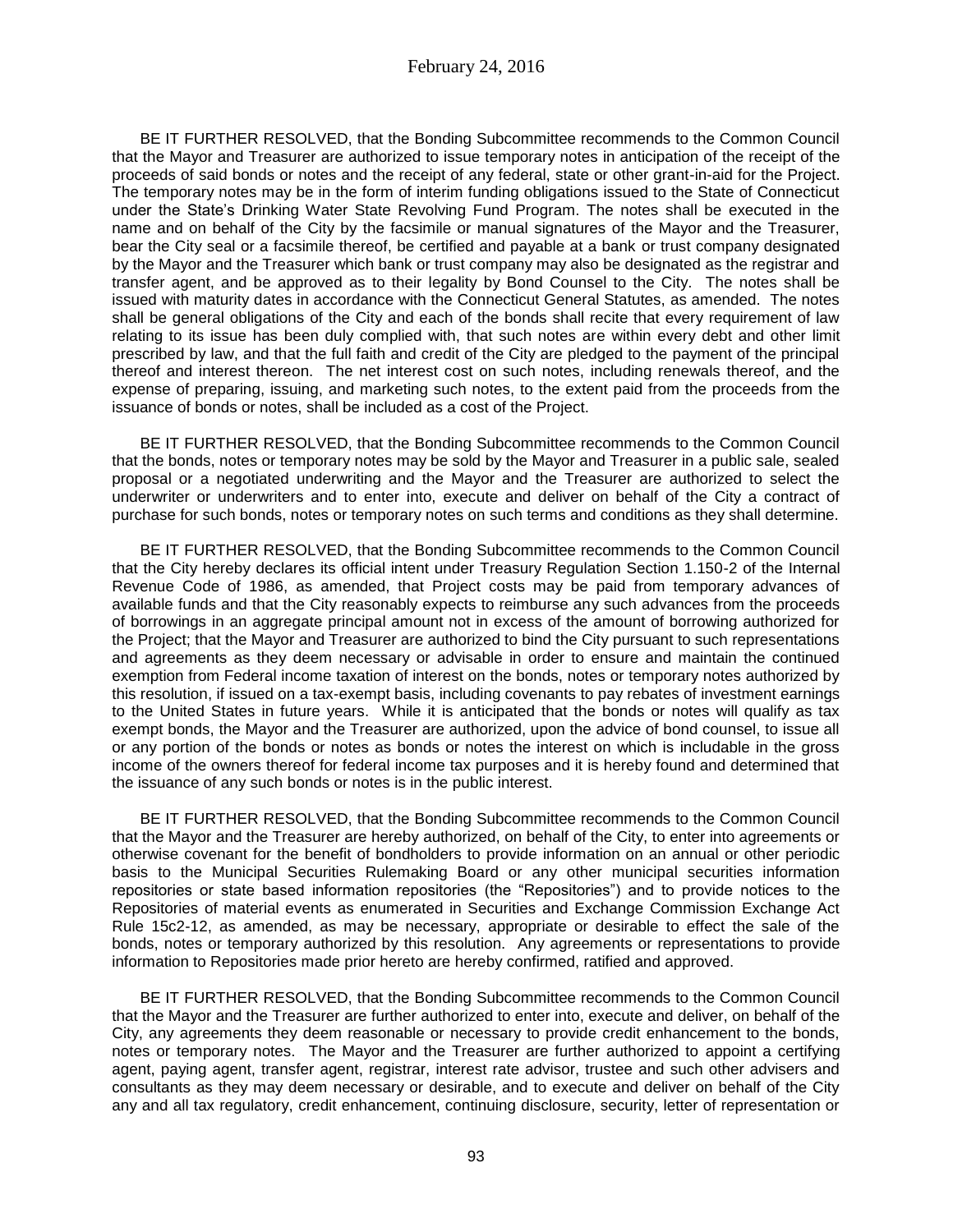other agreements they deem necessary to provide for the issuance of such bonds, notes or temporary notes.

BE IT FURTHER RESOLVED, that the Bonding Subcommittee recommends to the Common Council that the Mayor, Treasurer and other City officials and employees are authorized to execute and deliver to the State of Connecticut a project loan and project grant agreement under the State's Drinking Water State Revolving Fund Program, apply for and accept or reject any federal, state or other grants-in-aid for the Project, and to take all actions necessary and proper to carry out the Project and to issue the bonds, notes or temporary notes to finance the appropriation.

> Robert Smedley, Chairman Bonding Subcommittee of the Committee on Administration, Finance and Law

# **RESOLUTION**

# **32053-5 RE: AMENDMENT TO THE \$648,000 APPROPRIATION AND BOND AUTHORIZATION FOR THE A.W. STANLEY PARK POOL PROJECT TO INCREASE THE APPROPRIATION AND BOND AUTHORIZATION TO \$5,300,000 AND TO EXPAND THE SCOPE OF THE PROJECT TO INCLUDE IMPROVEMENTS DESCRIBED IN THE A.W. STANLEY PARK MASTER PLAN**

To Her Honor, the Mayor, and the Common Council of the City of New Britain: the undersigned beg leave to recommend the adoption of the following:

At a meeting of the Common Council held on February 24, 2016 on a motion by Council member Salerno and seconded by Council member Salvio the following resolution was adopted:

RESOLVED, by the Common Council of the City of New Britain on the recommendation of the Standing Bonding Subcommittee of the Committee on Administration, Finance and Law adopted at its meeting held on February 24, 2016, that the resolution entitled "\$500,000 Appropriation and Bond Authorization for the A.W. Stanley Park Pool Project" adopted by the Common Council on October 10, 2012 under Item #32053-1, as amended by the Common Council on June 10, 2015 under Item #32053-3 to increase the sum appropriated and bonds authorized to \$648,000 and to expand the project scope to include the design of a new pool facility, be further amended to increase the sum appropriated and bonds authorized to \$5,300,000 and to expand the scope of the project to include improvements described in the A.W. Stanley Park Master Plan, and to read as follows:

"RESOLVED, by the Common Council of the City of New Britain on the recommendation of the Standing Bonding Subcommittee of the Committee on Administration, Finance and Law adopted at its meetings held on October 10, 2012, June 10, 2015, and February 24, 2016, that the sum of \$5,300,000 be appropriated for improvements described in the A.W. Stanley Park Master Plan, including the design and construction of a new pool facility relocated to a different portion of the Park, a new bath house and playing fields, and various other capital improvements (the "Project"). The Project includes planning, design, architectural and engineering services, construction costs, materials, equipment and fixtures, temporary and permanent financing costs and other costs related to the Project. To meet said appropriation and in lieu of a tax therefor, bonds, notes or temporary notes of the City are authorized to be issued pursuant to Article XII of the City Charter and Chapter 109 of the Connecticut General Statutes, as amended, or any other provision of law thereto enabling, in an amount not to exceed \$5,300,000 or so much thereof as may be necessary after deducting grants or other sources of funds available for the Project.

BE IT FURTHER RESOLVED, that the bonds or notes may be sold in a single issue or may be consolidated with other authorized but unissued bonds or notes of the City. The bonds or notes shall be issued in fully registered form, be executed in the name and on behalf of the City by the facsimile or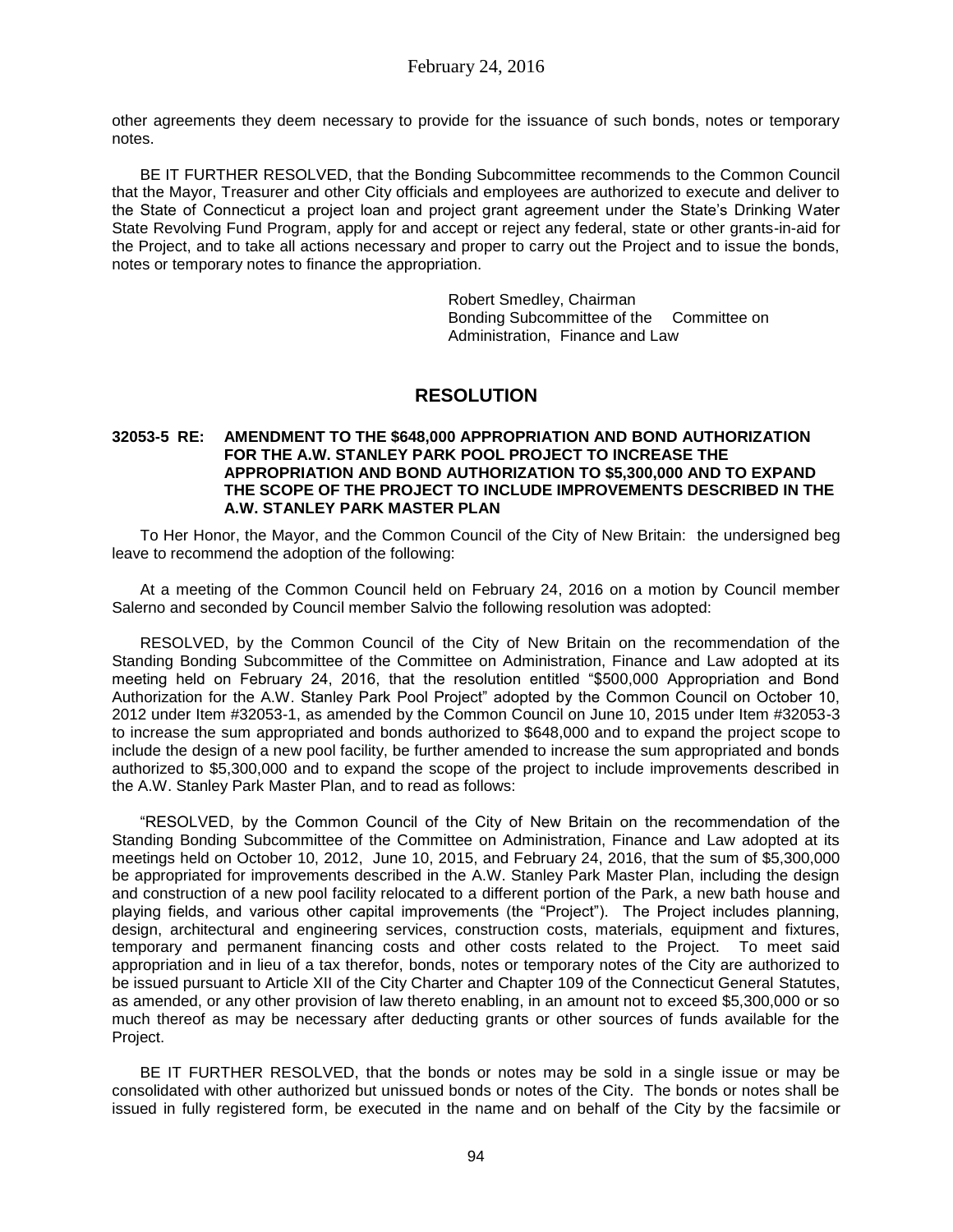manual signatures of the Mayor and the Treasurer, bear the City seal or a facsimile thereof, be certified and payable at a bank or trust company designated by the Mayor and the Treasurer which bank or trust company may also be designated as the registrar and transfer agent, and be approved as to their legality by Bond Counsel to the City. The bonds or notes may be issued in one or more series, shall bear such rate or rates of interest, and be issued in book entry form. The bonds or notes shall be general obligations of the City and each of the bonds or notes shall recite that every requirement of law relating to its issue has been duly complied with, that such bonds or notes are within every debt and other limit prescribed by law, and that the full faith and credit of the City are pledged to the payment of the principal thereof and interest thereon. The aggregate principal amount of bonds or notes to be issued, the annual installments of principal, redemption provisions, if any, the date, interest rate or rates, form and manner of sale, time of issuance and sale, designation, price, maturities, and other terms, details and particulars of such bonds or notes shall be determined by the Mayor and the Treasurer.

BE IT FURTHER RESOLVED, that the Mayor and Treasurer are authorized to issue temporary notes in anticipation of the receipt of the proceeds of said bonds or notes and the receipt of any federal, state or other grant-in-aid for the Project. The notes shall be executed in the name and on behalf of the City by the facsimile or manual signatures of the Mayor and the Treasurer, bear the City seal or a facsimile thereof, be certified and payable at a bank or trust company designated by the Mayor and the Treasurer which bank or trust company may also be designated as the registrar and transfer agent, and be approved as to their legality by Bond Counsel to the City. The notes shall be issued with maturity dates in accordance with the Connecticut General Statutes, as amended. The notes shall be general obligations of the City and each of the bonds shall recite that every requirement of law relating to its issue has been duly complied with, that such notes are within every debt and other limit prescribed by law, and that the full faith and credit of the City are pledged to the payment of the principal thereof and interest thereon. The net interest cost on such notes, including renewals thereof, and the expense of preparing, issuing, and marketing such notes, to the extent paid from the proceeds from the issuance of bonds or notes, shall be included as a cost of the Project.

BE IT FURTHER RESOLVED, that the bonds, notes or temporary notes may be sold by the Mayor and Treasurer in a public sale, sealed proposal or a negotiated underwriting and the Mayor and the Treasurer are authorized to select the underwriter or underwriters and to enter into, execute and deliver on behalf of the City a contract of purchase for such bonds, notes or temporary notes on such terms and conditions as they shall determine.

BE IT FURTHER RESOLVED, that the City hereby declares its official intent under Treasury Regulation Section 1.150-2 of the Internal Revenue Code of 1986, as amended, that Project costs may be paid from temporary advances of available funds and that the City reasonably expects to reimburse any such advances from the proceeds of borrowings in an aggregate principal amount not in excess of the amount of borrowing authorized for the Project; that the Mayor and Treasurer are authorized to bind the City pursuant to such representations and agreements as they deem necessary or advisable in order to ensure and maintain the continued exemption from Federal income taxation of interest on the bonds, notes or temporary notes authorized by this resolution, if issued on a tax-exempt basis, including covenants to pay rebates of investment earnings to the United States in future years. While it is anticipated that the bonds or notes will qualify as tax exempt bonds, the Mayor and the Treasurer are authorized, upon the advice of bond counsel, to issue all or any portion of the bonds or notes as bonds or notes the interest on which is includable in the gross income of the owners thereof for federal income tax purposes and it is hereby found and determined that the issuance of any such bonds or notes is in the public interest.

BE IT FURTHER RESOLVED, that the Mayor and the Treasurer are hereby authorized, on behalf of the City, to enter into agreements or otherwise covenant for the benefit of bondholders to provide information on an annual or other periodic basis to the Municipal Securities Rulemaking Board or any other municipal securities information repositories or state based information repositories (the "Repositories") and to provide notices to the Repositories of material events as enumerated in Securities and Exchange Commission Exchange Act Rule15c2-12, as amended, as may be necessary, appropriate or desirable to effect the sale of the bonds, notes or temporary authorized by the resolution. Any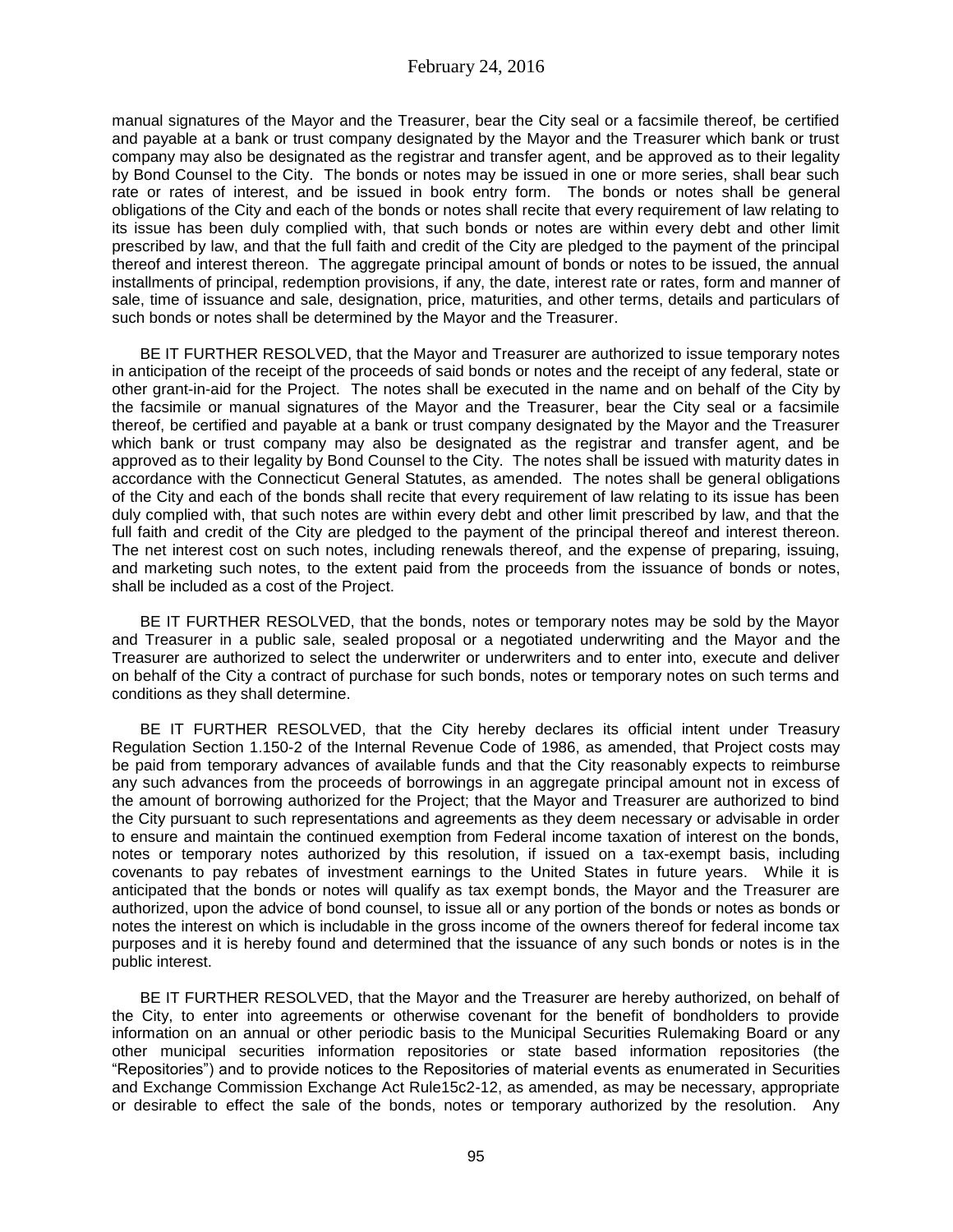agreements or representations to provide information to Repositories made prior hereto are hereby confirmed, ratified and approved.

BE IT FURTHER RESOLVED, that the Mayor and the Treasurer are further authorized to enter into, execute and deliver, on behalf of the City, any agreements they deem reasonable or necessary to provide credit enhancement to the bonds, notes or temporary notes. The Mayor and the Treasurer are further authorized to appoint a certifying agent, paying agent, transfer, agent, registrar, interest rate advisor, trustee and such other advisers and consultants as they may deem necessary or desirable, and to execute and deliver on behalf of the City any and all tax regulatory, credit enhancement, continuing disclosure, security, letter of representation or other agreements they deem necessary to provide for the issuance of such bonds, notes or temporary notes.

BE IT FURTHER RESOLVED, that the Mayor, Treasurer and other City officials and employees are authorized to apply for and accept and federal, state or other grants-in-aid for the Project, and to take all actions necessary and proper to carry out the Project and to issue the bonds, notes or temporary notes to finance the appropriation."

# Alderman Robert Smedley

Ald. Salerno moved to accept and adopt, seconded by Ald. Salvio. Roll call vote: 12 in favor, 0 opposed. IN FAVOR: Ald. Smedley, Carlozzi, Black, Collins, Davis, Hargraves, Naples, Polkowski, Rosado, Salvio, Sanders and Salerno. RESOLUTION ADOPTED. Approved February 25, 2016 by Mayor Erin E. Stewart.

Alderman Sanchez arrived at 7:08 p.m.

## **32375-5 RE: AMENDMENT TO THE \$875,000 APPROPRIATION AND BOND AUTHORIZATION FOR THE CITY-WIDE PARK ADA IMPROVEMENT PROJECT TO EXPAND THE PROJECT SCOPE TO INCLUDE IMPROVEMENTS TO VETERANS STADIUM TO COMPLY WITH ADA REQUIREMENTS**

To Her Honor, the Mayor, and the Common Council of the City of New Britain: the undersigned beg leave to report the following:

At a meeting of the Standing Bonding Subcommittee of the Committee on Administration, Finance and Law (the "Bonding Subcommittee") held on February 24, 2016, on a motion by Bonding Subcommittee member Salerno and seconded by Bonding Subcommittee member Salvio, the following resolution was adopted:

RESOLVED, that the Bonding Subcommittee recommends to the Common Council that the resolution entitled "\$875,000 Appropriation and Bond Authorization for the City-wide Park ADA Improvement Project" adopted by the Common Council on June 27, 2013 under Item #32375-1, be amended to expand the project scope to include improvements at Veterans Stadium to comply with ADA requirements, and to read as follows:

"RESOLVED, by the Common Council of the City of New Britain on the recommendations of the Standing Bonding Subcommittee of the Committee on Administration, Finance and Law adopted at its meetings held on June 25, 2013 and February 24, 2016, that the sum of \$875,000 be appropriated for the improvements to various City parks to comply with ADA requirements, including but not limited to Hungerford Park, Chesley Park, the New Britain High School tennis courts, the Willow Brook Park soccer fields, the Stanley Quarter Park soccer fields and Veterans Stadium (the "Project"). The Project includes planning, design, architectural and engineering services, construction, reconstruction, site work, materials, equipment and fixtures, temporary and permanent financing costs and other costs related to the Project. To meet said appropriation and in lieu of a tax therefor, bonds, notes or temporary notes of the City are authorized to be issued pursuant to Article XII of the City Charter and Chapter 109 of the Connecticut General Statutes, as amended, or any other provision of law thereto enabling, in an amount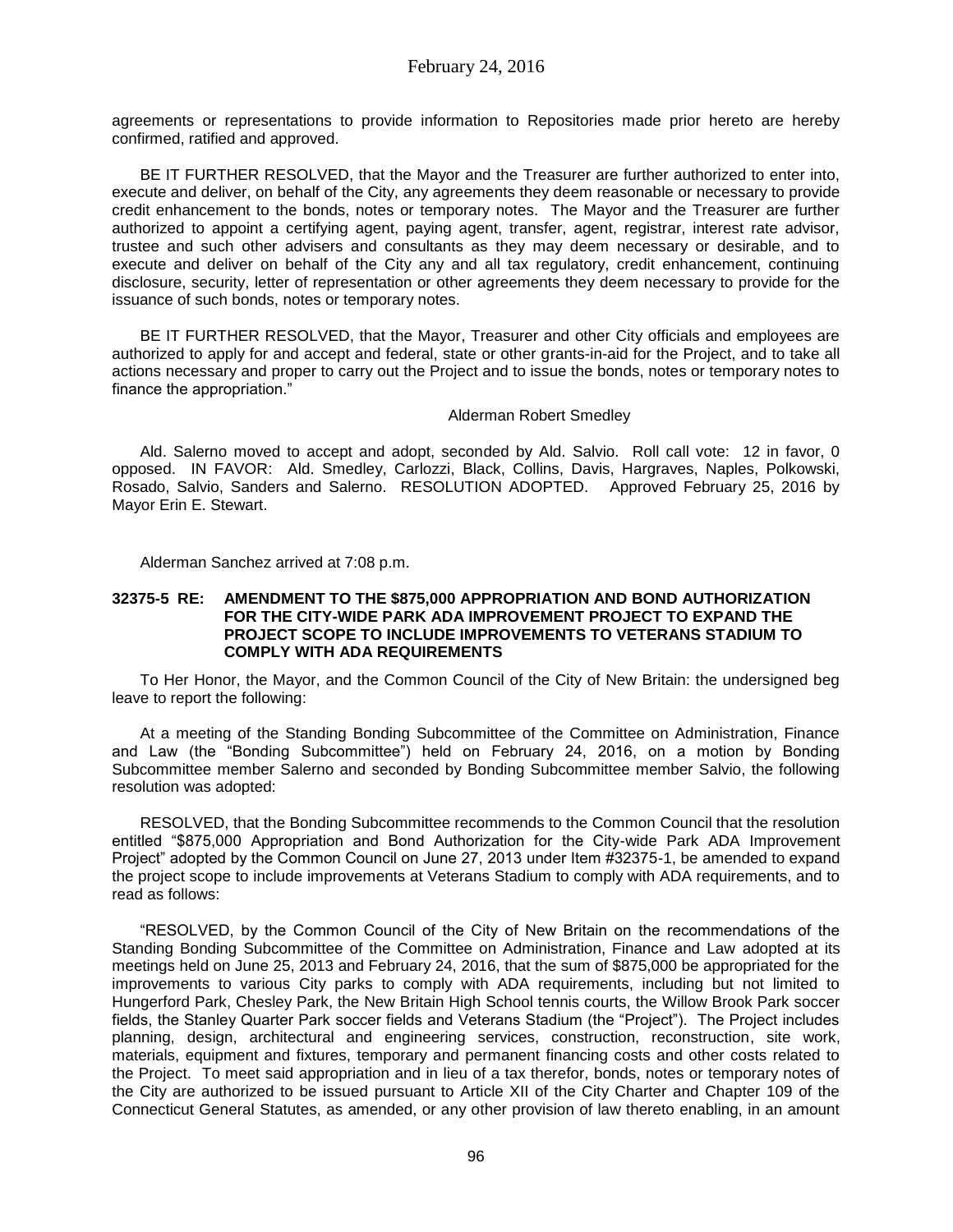not to exceed \$875,000 or so much thereof as may be necessary after deducting grants or other sources of funds available for the Project.

BE IT FURTHER RESOLVED, that the bonds or notes may be sold in a single issue or may be consolidated with other authorized but unissued bonds or notes of the City. The bonds or notes shall be issued in fully registered form, be executed in the name and on behalf of the City by the facsimile or manual signatures of the Mayor and the Treasurer, bear the City seal or a facsimile thereof, be certified and payable at a bank or trust company designated by the Mayor and the Treasurer which bank or trust company may also be designated as the registrar and transfer agent, and be approved as to their legality by Bond Counsel to the City. The bonds or notes may be issued in one or more series, shall bear such rate or rates of interest, and be issued in book entry form. The bonds or notes shall be general obligations of the City and each of the bonds or notes shall recite that every requirement of law relating to its issue has been duly complied with, that such bonds or notes are within every debt and other limit prescribed by law, and that the full faith and credit of the City are pledged to the payment of the principal thereof and interest thereon. The aggregate principal amount of bonds or notes to be issued, the annual installments of principal, redemption provisions, if any, the date, interest rate or rates, form and manner of sale, time of issuance and sale, designation, price, maturities, and other terms, details and particulars of such bonds or notes shall be determined by the Mayor and the Treasurer.

BE IT FURTHER RESOLVED, that the Mayor and Treasurer are authorized to issue temporary notes in anticipation of the receipt of the proceeds of said bonds or notes and the receipt of any federal, state or other grant-in-aid for the Project. The notes shall be executed in the name and on behalf of the City by the facsimile or manual signatures of the Mayor and the Treasurer, bear the City seal or a facsimile thereof, be certified and payable at a bank or trust company designated by the Mayor and the Treasurer which bank or trust company may also be designated as the registrar and transfer agent, and be approved as to their legality by Bond Counsel to the City. The notes shall be issued with maturity dates in accordance with the Connecticut General Statutes, as amended. The notes shall be general obligations of the City and each of the bonds shall recite that every requirement of law relating to its issue has been duly complied with, that such notes are within every debt and other limit prescribed by law, and that the full faith and credit of the City are pledged to the payment of the principal thereof and interest thereon. The net interest cost on such notes, including renewals thereof, and the expense of preparing, issuing, and marketing such notes, to the extent paid from the proceeds from the issuance of bonds or notes, shall be included as a cost of the Project.

BE IT FURTHER RESOLVED, that the bonds, notes or temporary notes may be sold by the Mayor and Treasurer in a public sale, sealed proposal or a negotiated underwriting and the Mayor and the Treasurer are authorized to select the underwriter or underwriters and to enter into, execute and deliver on behalf of the City a contract of purchase for such bonds, notes or temporary notes on such terms and conditions as they shall determine.

BE IT FURTHER RESOLVED, that the City hereby declares its official intent under Treasury Regulation Section 1.150-2 of the Internal Revenue Code of 1986, as amended, that Project costs may be paid from temporary advances of available funds and that the City reasonably expects to reimburse any such advances from the proceeds of borrowings in an aggregate principal amount not in excess of the amount of borrowing authorized for the Project; that the Mayor and Treasurer are authorized to bind the City pursuant to such representations and agreements as they deem necessary or advisable in order to ensure and maintain the continued exemption from Federal income taxation of interest on the bonds, notes or temporary notes authorized by this resolution, if issued on a tax-exempt basis, including covenants to pay rebates of investment earnings to the United States in future years. While it is anticipated that the bonds or notes will qualify as tax exempt bonds, the Mayor and the Treasurer are authorized, upon the advice of bond counsel, to issue all or any portion of the bonds or notes as bonds or notes the interest on which is includable in the gross income of the owners thereof for federal income tax purposes and it is hereby found and determined that the issuance of any such bonds or notes is in the public interest.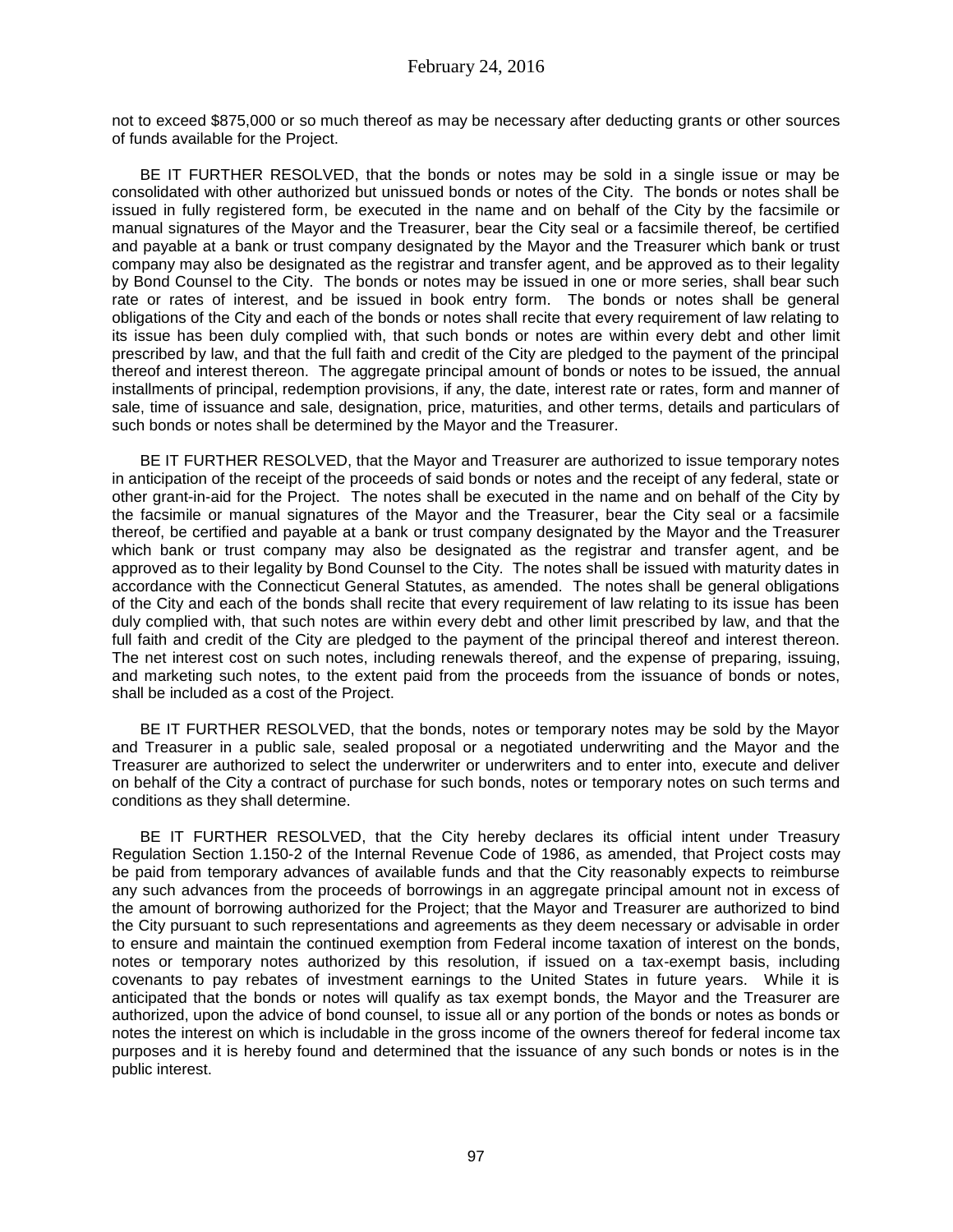BE IT FURTHER RESOLVED, that the Mayor and the Treasurer are hereby authorized, on behalf of the City, to enter into agreements or otherwise covenant for the benefit of bondholders to provide information on an annual or other periodic basis to the Municipal Securities Rulemaking Board or any other municipal securities information repositories or state based information repositories (the "Repositories") and to provide notices to the Repositories of material events as enumerated in Securities and Exchange Commission Exchange Act Rule 15c2-12, as amended, as may be necessary, appropriate or desirable to effect the sale of the bonds, notes or temporary authorized by this resolution. Any agreements or representations to provide information to Repositories made prior hereto are hereby confirmed, ratified and approved.

BE IT FURTHER RESOLVED, that the Mayor and the Treasurer are further authorized to enter into, execute and deliver, on behalf of the City, any agreements they deem reasonable or necessary to provide credit enhancement to the bonds, notes or temporary notes. The Mayor and the Treasurer are further authorized to appoint a certifying agent, paying agent, transfer agent, registrar, interest rate advisor, trustee and such other advisers and consultants as they may deem necessary or desirable, and to execute and deliver on behalf of the City any and all tax regulatory, credit enhancement, continuing disclosure, security, letter of representation or other agreements they deem necessary to provide for the issuance of such bonds, notes or temporary notes.

BE IT FURTHER RESOLVED, that the Mayor, Treasurer and other City officials and employees are authorized to apply for and accept or reject any federal, state or other grants-in-aid for the Project, and to take all actions necessary and proper to carry out the Project and to issue the bonds, notes or temporary notes to finance the appropriation."

### Ald. Robert Smedley

Ald. Salerno moved to accept and adopt, seconded by Ald. Salvio. Roll call vote: 13 in favor, 0 opposed. IN FAVOR: Ald. Smedley, Carlozzi, Black, Collins, Davis, Hargraves, Naples, Polkowski, Rosado, Salvio, Sanchez, Sanders and Salerno. RESOLUTION ADOPTED. Approved February 25, 2016 by Mayor Erin E. Stewart.

## **32373-5 RE: AMENDMENT TO THE \$610,000 APPROPRIATION AND BOND AUTHORIZATION FOR THE CITY-WIDE FACILITIES REPAIR AND IMPROVEMENT PROJECT TO INCREASE THE APPROPRIATION AND BOND AUTHORIZATION TO \$1,177,000**

To Her Honor, the Mayor, and the Common Council of the City of New Britain: the undersigned beg leave to recommend the adoption of the following:

At a meeting of the Common Council held February 24, 2016, on a motion by Council member Salerno and seconded by Council member Polkowski the following resolution was adopted:

RESOLVED, by the Common Council of the City of New Britain on the recommendation of the Standing Bonding Subcommittee of the Committee on Administration, Finance and Law adopted at its meeting held on March 12, 2014, that the resolution entitled "\$950,000 Appropriation and Bond Authorization for the City-Wide Facilities Repair and Improvement Project" adopted by the Common Council on June 27, 2013, under Item #32373-1, as amended by the Common Council on March 12, 2014 under Item #32373-3 to decrease the sum appropriated and bonds authorized to \$610,000 and to reduce the project scope to delete the allocation of costs for improvements to the homeless overflow shelter, be further amended to increase the sum appropriated and bonds authorized to \$1,177,000, and to read as follows:

"RESOLVED, by the Common Council of the City of New Britain on the recommendation of the Standing Bonding Subcommittee of the Committee on Administration, Finance and Law adopted at its meetings held on June 25, 2013, March 12, 2014, and February 24, 2016, that the sum of \$1,177,000 be appropriated the improvements to various fire stations and the public works yard on Harvard Street (the "Project"). The Project includes planning, design, architectural and engineering services, construction,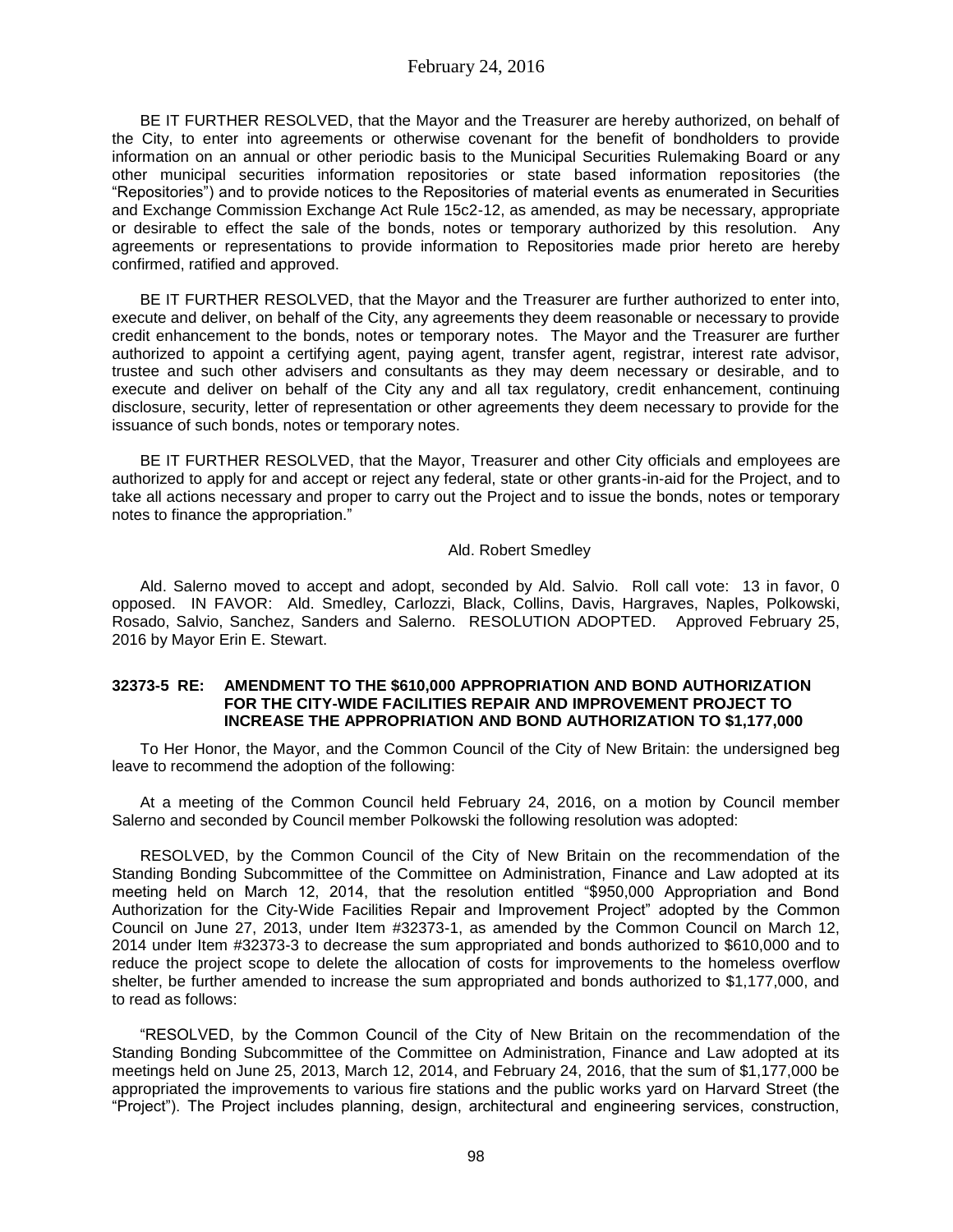reconstruction, site work, materials, furniture, equipment and fixtures, temporary and permanent financing costs and other costs related to the Project. To meet said appropriation and in lieu of a tax therefor, bonds, notes or temporary notes of the City are authorized to be issued pursuant to Article XII of the City Charter and Chapter 109 of the Connecticut General Statutes, as amended, or any other provision of law thereto enabling, in an amount not to exceed \$1,177,000 or so much thereof as may be necessary after deducting grants or other sources of funds available for the Project.

BE IT FURTHER RESOLVED, that the bonds or notes may be sold in a single issue or may be consolidated with other authorized but unissued bonds or notes of the City. The bonds or notes shall be issued in fully registered form, be executed in the name and on behalf of the City by the facsimile or manual signatures of the Mayor and the Treasurer, bear the City seal or a facsimile thereof, be certified and payable at a bank or trust company designated by the Mayor and the Treasurer which bank or trust company may also be designated as the registrar and transfer agent, and be approved as to their legality by Bond Counsel to the City. The bonds or notes may be issued in one or more series, shall bear such rate or rates of interest, and be issued in book entry form. The bonds or notes shall be general obligations of the City and each of the bonds or notes shall recite that every requirement of law relating to its issue has been duly complied with, that such bonds or notes are within every debt and other limit prescribed by law, and that the full faith and credit of the City are pledged to the payment of the principal thereof and interest thereon. The aggregate principal amount of bonds or notes to be issued, the annual installments of principal, redemption provisions, if any, the date, interest rate or rates, form and manner of sale, time of issuance and sale, designation, price, maturities, and other terms, details and particulars of such bonds or notes shall be determined by the Mayor and the Treasurer.

BE IT FURTHER RESOLVED, that the Mayor and Treasurer are authorized to issue temporary notes in anticipation of the receipt of the proceeds of said bonds or notes and the receipt of any federal, state or other grant-in-aid for the Project. The notes shall be executed in the name and on behalf of the City by the facsimile or manual signatures of the Mayor and the Treasurer, bear the City seal or a facsimile thereof, be certified and payable at a bank or trust company designated by the Mayor and the Treasurer which bank or trust company may also be designated as the registrar and transfer agent, and be approved as to their legality by Bond Counsel to the City. The notes shall be issued with maturity dates in accordance with the Connecticut General Statutes, as amended. The notes shall be general obligations of the City and each of the bonds shall recite that every requirement of law relating to its issue has been duly complied with, that such notes are within every debt and other limit prescribed by law, and that the full faith and credit of the City are pledged to the payment of the principal thereof and interest thereon. The net interest cost on such notes, including renewals thereof, and the expense of preparing, issuing, and marketing such notes, to the extent paid from the proceeds from the issuance of bonds or notes, shall be included as a cost of the Project.

BE IT FURTHER RESOLVED, that the bonds, notes or temporary notes may be sold by the Mayor and Treasurer in a public sale, sealed proposal or a negotiated underwriting and the Mayor and the Treasurer are authorized to select the underwriter or underwriters and to enter into, execute and deliver on behalf of the City a contract of purchase for such bonds, notes or temporary notes on such terms and conditions as they shall determine.

BE IT FURTHER RESOLVED, that the City hereby declares its official intent under Treasury Regulation Section 1.150-2 of the Internal Revenue Code of 1986, as amended, that Project costs may be paid from temporary advances of available funds and that the City reasonably expects to reimburse any such advances from the proceeds of borrowings in an aggregate principal amount not in excess of the amount of borrowing authorized for the Project; that the Mayor and Treasurer are authorized to bind the City pursuant to such representations and agreements as they deem necessary or advisable in order to ensure and maintain the continued exemption from Federal income taxation of interest on the bonds, notes or temporary notes authorized by this resolution, if issued on a tax-exempt basis, including covenants to pay rebates of investment earnings to the United States in future years. While it is anticipated that the bonds or notes will qualify as tax exempt bonds, the Mayor and the Treasurer are authorized, upon the advice of bond counsel, to issue all or any portion of the bonds or notes as bonds or notes the interest on which is includable in the gross income of the owners thereof for federal income tax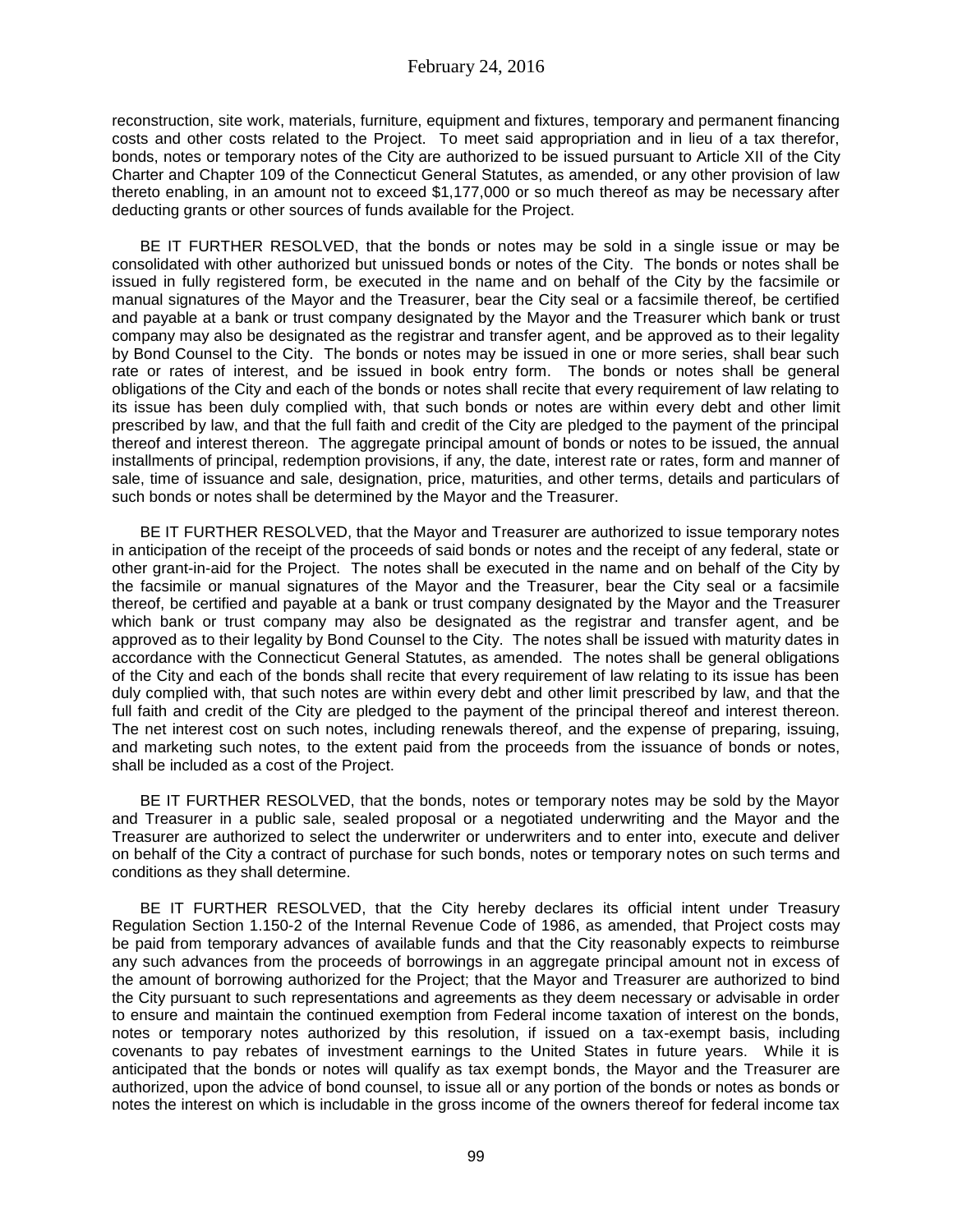purposes and it is hereby found and determined that the issuance of any such bonds or notes is in the public interest.

BE IT FURTHER RESOLVED, that the Mayor and the Treasurer are hereby authorized, on behalf of the City, to enter into agreements or otherwise covenant for the benefit of bondholders to provide information on an annual or other periodic basis to the Municipal Securities Rulemaking Board or any other municipal securities information repositories or state based information repositories (the "Repositories") and to provide notices to the Repositories of material events as enumerated in Securities and Exchange Commission Exchange Act Rule 15c2-12, as amended, as may be necessary, appropriate or desirable to effect the sale of the bonds, notes or temporary authorized by this resolution. Any agreements or representations to provide information to Repositories made prior hereto are hereby confirmed, ratified and approved.

BE IT FURTHER RESOLVED, that the Mayor and the Treasurer are further authorized to enter into, execute and deliver, on behalf of the City, any agreements they deem reasonable or necessary to provide credit enhancement to the bonds, notes or temporary notes. The Mayor and the Treasurer are further authorized to appoint a certifying agent, paying agent, transfer agent, registrar, interest rate advisor, trustee and such other advisers and consultants as they may deem necessary or desirable, and to execute and deliver on behalf of the City any and all tax regulatory, credit enhancement, continuing disclosure, security, letter of representation or other agreements they deem necessary to provide for the issuance of such bonds, notes or temporary notes.

BE IT FURTHER RESOLVED, that the Mayor, Treasurer and other City officials and employees are authorized to apply for and accept or reject any federal, state or other grants-in-aid for the Project, and to take all actions necessary and proper to carry out the Project and to issue the bonds, notes or temporary notes to finance the appropriation."

# Alderman Robert Smedley

Ald. Salerno moved to accept and adopt, seconded by Ald. Polkowski. Roll call vote: 13 in favor, 0 opposed. IN FAVOR: Ald. Smedley, Carlozzi, Black, Collins, Davis, Hargraves, Naples, Polkowski, Rosado, Salvio, Sanchez, Sanders and Salerno. RESOLUTION ADOPTED. Approved February 25, 2016 by Mayor Erin E. Stewart.

### **33146-3 RE: AMENDMENT TO THE \$500,000 APPROPRIATION AND BOND AUTHORIZATION FOR RENOVATIONS AND UPGRADES TO NEW BRITAIN STADIUM TO INCREASE THE APPROPRIATION AND BOND AUTHORIZATION TO \$795,000**

To Her Honor, the Mayor, and the Common Council of the City of New Britain: the undersigned beg leave to report the following:

At a meeting of the Standing Bonding Subcommittee of the Committee on Administration, Finance and Law (the "Bonding Subcommittee") held on February 24, 2016 on a motion by Bonding Subcommittee member Salerno and seconded by Bonding Subcommittee member Sanders, the following resolution was adopted:

RESOLVED, that the Bonding Subcommittee recommends to the Common Council that the resolution entitled "\$500,000 Appropriation and Bond Authorization for Renovations and Upgrades to New Britain Stadium" adopted by the Common Council on June 10, 2015 under Item #33146-1, be amended to increase the sum appropriated and bonds authorized to \$795,000, and to read as follows:

"RESOLVED, by the Common Council of the City of New Britain on the recommendation of the Standing Bonding Subcommittee of the Committee on Administration, Finance and Law adopted at its meetings held on June 10, 2015 and February 24, 2016, that the sum of \$795,000 be appropriated for renovations, upgrades and improvements to New Britain Stadium, including, but not limited to, locker room improvements and repairs, field improvements, ADA renovations, paving of exterior areas, replacement of electrical systems and lighting, and building repairs (the "Project"). The Project includes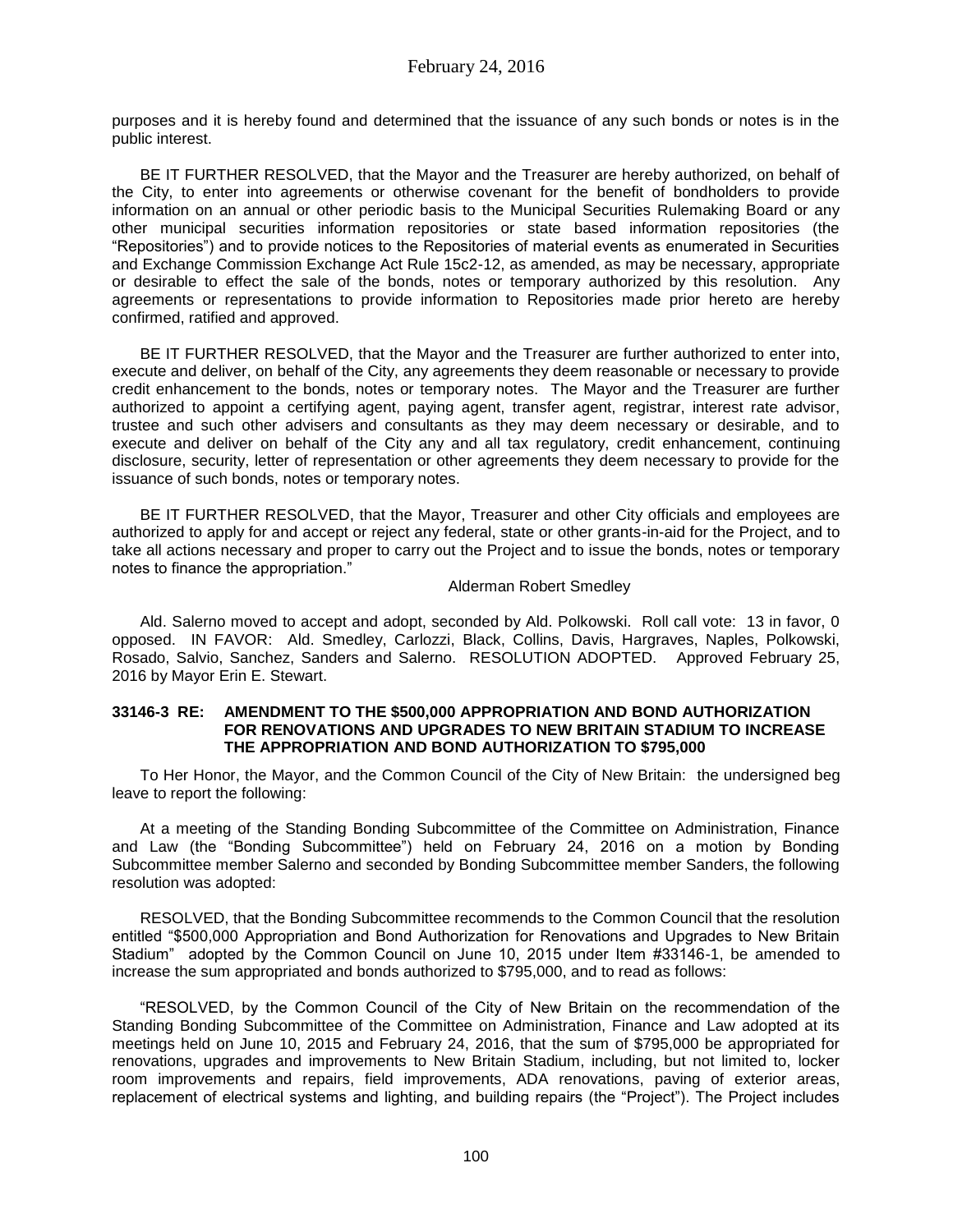planning, design, architectural and engineering services, construction, reconstruction, site work, materials, furniture, concession and office equipment and fixtures, temporary and permanent financing costs and other costs related to the Project. To meet said appropriation and in lieu of a tax therefor, bonds, notes or temporary notes of the City are authorized to be issued pursuant to Article XII of the City Charter and Chapter 109 of the Connecticut General Statutes, as amended, or any other provision of law thereto enabling, in an amount not to exceed \$795,000 or so much thereof as may be necessary after deducting grants or other sources of funds available for the Project.

BE IT FURTHER RESOLVED, that the bonds or notes may be sold in a single issue or may be consolidated with other authorized but unissued bonds or notes of the City. The bonds or notes shall be issued in fully registered form, be executed in the name and on behalf of the City by the facsimile or manual signatures of the Mayor and the Treasurer, bear the City seal or a facsimile thereof, be certified and payable at a bank or trust company designated by the Mayor and the Treasurer which bank or trust company may also be designated as the registrar and transfer agent, and be approved as to their legality by Bond Counsel to the City. The bonds or notes may be issued in one or more series, shall bear such rate or rates of interest, and be issued in book entry form. The bonds or notes shall be general obligations of the City and each of the bonds or notes shall recite that every requirement of law relating to its issue has been duly complied with, that such bonds or notes are within every debt and other limit prescribed by law, and that the full faith and credit of the City are pledged to the payment of the principal thereof and interest thereon. The aggregate principal amount of bonds or notes to be issued, the annual installments of principal, redemption provisions, if any, the date, interest rate or rates, form and manner of sale, time of issuance and sale, designation, price, maturities, and other terms, details and particulars of such bonds or notes shall be determined by the Mayor and the Treasurer.

BE IT FURTHER RESOLVED, that the Mayor and Treasurer are authorized to issue temporary notes in anticipation of the receipt of the proceeds of said bonds or notes and the receipt of any federal, state or other grant-in-aid for the Project. The notes shall be executed in the name and on behalf of the City by the facsimile or manual signatures of the Mayor and the Treasurer, bear the City seal or a facsimile thereof, be certified and payable at a bank or trust company designated by the Mayor and the Treasurer which bank or trust company may also be designated as the registrar and transfer agent, and be approved as to their legality by Bond Counsel to the City. The notes shall be issued with maturity dates in accordance with the Connecticut General Statutes, as amended. The notes shall be general obligations of the City and each of the bonds shall recite that every requirement of law relating to its issue has been duly complied with, that such notes are within every debt and other limit prescribed by law, and that the full faith and credit of the City are pledged to the payment of the principal thereof and interest thereon. The net interest cost on such notes, including renewals thereof, and the expense of preparing, issuing, and marketing such notes, to the extent paid from the proceeds from the issuance of bonds or notes, shall be included as a cost of the Project.

BE IT FURTHER RESOLVED, that the bonds, notes or temporary notes may be sold by the Mayor and Treasurer in a public sale, sealed proposal or a negotiated underwriting and the Mayor and the Treasurer are authorized to select the underwriter or underwriters and to enter into, execute and deliver on behalf of the City a contract of purchase for such bonds, notes or temporary notes on such terms and conditions as they shall determine.

BE IT FURTHER RESOLVED, that the City hereby declares its official intent under Treasury Regulation Section 1.150-2 of the Internal Revenue Code of 1986, as amended, that Project costs may be paid from temporary advances of available funds and that the City reasonably expects to reimburse any such advances from the proceeds of borrowings in an aggregate principal amount not in excess of the amount of borrowing authorized for the Project; that the Mayor and Treasurer are authorized to bind the City pursuant to such representations and agreements as they deem necessary or advisable in order to ensure and maintain the continued exemption from Federal income taxation of interest on the bonds, notes or temporary notes authorized by this resolution, if issued on a tax-exempt basis, including covenants to pay rebates of investment earnings to the United States in future years. While it is anticipated that the bonds or notes will qualify as tax exempt bonds, the Mayor and the Treasurer are authorized, upon the advice of bond counsel, to issue all or any portion of the bonds or notes as bonds or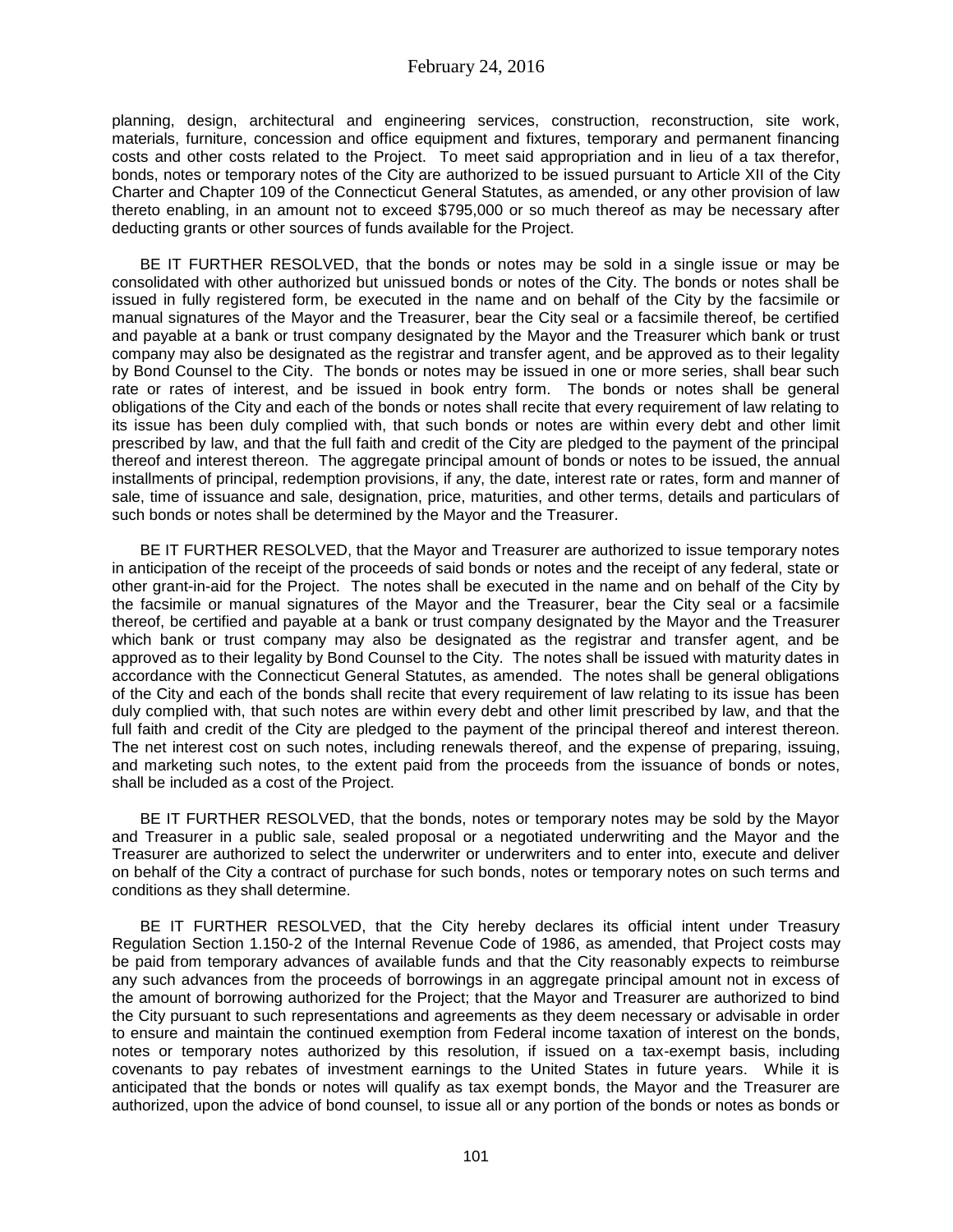notes the interest on which is includable in the gross income of the owners thereof for federal income tax purposes and it is hereby found and determined that the issuance of any such bonds or notes is in the public interest.

BE IT FURTHER RESOLVED, that the Mayor and the Treasurer are hereby authorized, on behalf of the City, to enter into agreements or otherwise covenant for the benefit of bondholders to provide information on an annual or other periodic basis to the Municipal Securities Rulemaking Board or any other municipal securities information repositories or state based information repositories (the "Repositories") and to provide notices to the Repositories of material events as enumerated in Securities and Exchange Commission Exchange Act Rule 15c2-12, as amended, as may be necessary, appropriate or desirable to effect the sale of the bonds, notes or temporary authorized by this resolution. Any agreements or representations to provide information to Repositories made prior hereto are hereby confirmed, ratified and approved.

BE IT FURTHER RESOLVED, that the Mayor and the Treasurer are further authorized to enter into, execute and deliver, on behalf of the City, any agreements they deem reasonable or necessary to provide credit enhancement to the bonds, notes or temporary notes. The Mayor and the Treasurer are further authorized to appoint a certifying agent, paying agent, transfer agent, registrar, interest rate advisor, trustee and such other advisers and consultants as they may deem necessary or desirable, and to execute and deliver on behalf of the City any and all tax regulatory, credit enhancement, continuing disclosure, security, letter of representation or other agreements they deem necessary to provide for the issuance of such bonds, notes or temporary notes.

BE IT FURTHER RESOLVED, that the Mayor, Treasurer and other City officials and employees are authorized to apply for and accept or reject any federal, state or other grants-in-aid for the Project, and to take all actions necessary and proper to carry out the Project and to issue the bonds, notes or temporary notes to finance the appropriation."

# Ald. Robert Smedley

Ald. Salerno moved to accept and adopt, seconded by Ald. Sanders. Roll call vote: 13 in favor, 0 opposed. IN FAVOR: Ald. Smedley, Carlozzi, Black, Collins, Davis, Hargraves, Naples, Polkowski, Rosado, Salvio, Sanchez, Sanders and Salerno. RESOLUTION ADOPTED. Approved February 25, 2016 by Mayor Erin E. Stewart.

### **29823-3 RE: AMENDMENT TO INCREASE THE \$2,000,000 APPROPRIATION AND BOND AUTHORIZATION FOR A STRATEGIC INFORMATION TECHNOLOGY PLAN TO INCREASE THE APPROPRIATION AND BOND AUTHORIZATION TO \$3,180,000 AND TO EXPAND THE PROJECT SCOPE TO INCLUDE ADDITIONAL TECHNOLOGY-RELATED PROJECTS**

To Her Honor, the Mayor, and the Common Council of the City of New Britain: the undersigned beg leave to recommend the adoption of the following:

At a meeting of the Common Council held on February 24, 2016 on a motion by Council member Salerno and seconded by Council member Smedley the following resolution was adopted:

RESOLVED, by the Common Council of the City of New Britain on the recommendation of the Standing Bonding Subcommittee of the Committee on Administration, Finance and Law adopted at its meeting held on February 24, 2016, that the resolution entitled "\$2,000,000 Appropriation and Bond Authorization for a Strategic Information Technology Plan" adopted by the Common Council on September 26, 2007, under Item #29823-1, be amended to increase the sum appropriated and the bonds authorized to \$3,180,000 and to expand the project scope to include additional technology-related projects, including, but not limited to, installation of an audio/visual system in Common Council Chambers; public Wi-Fi, wireless and fixed surveillance cameras for downtown and Walnut Hill Park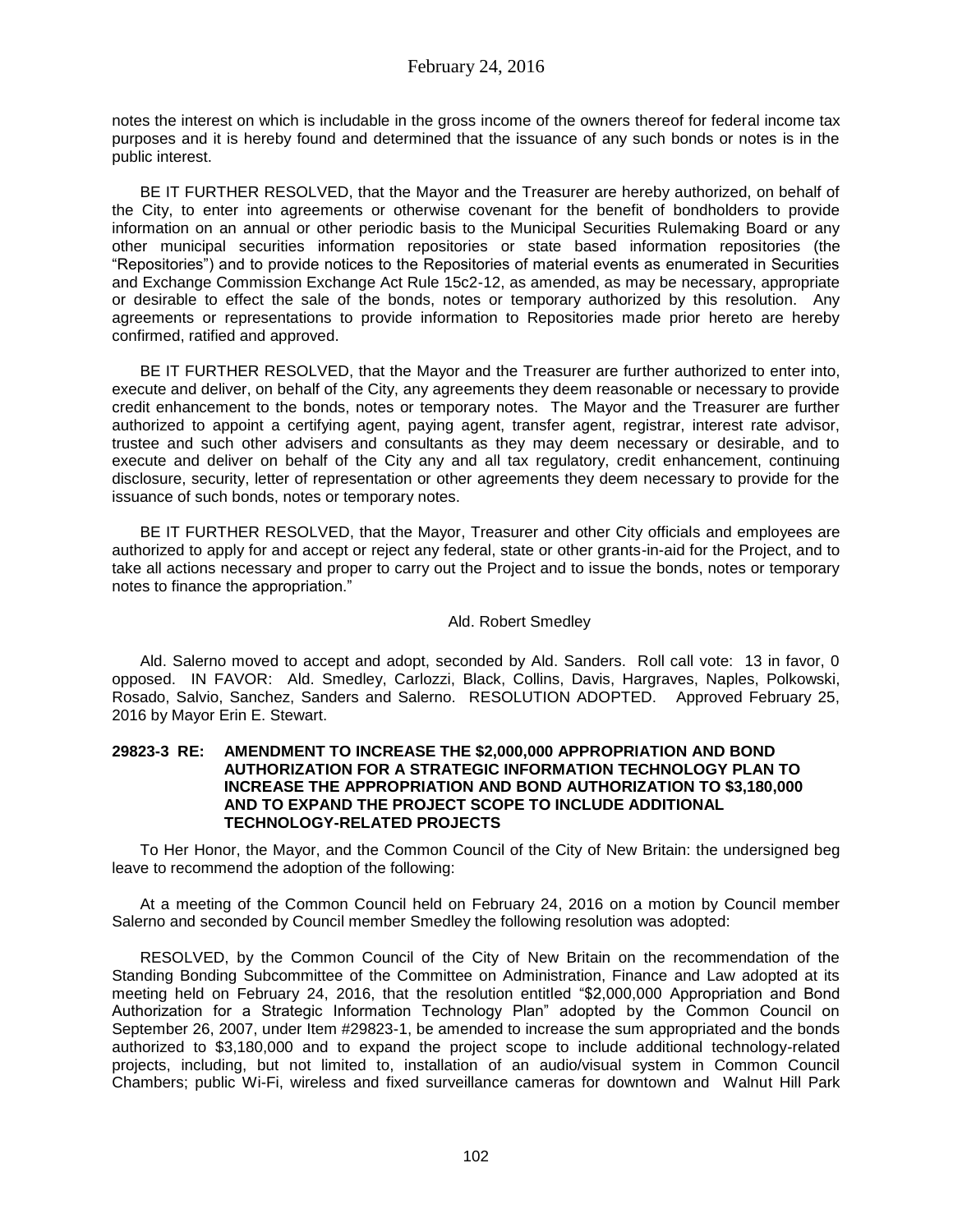areas; upgrades to video surveillance equipment in various City locations; and upgrades to employee time clocks for timekeeping, and to read as follows:

"RESOLVED, by the Common Council of the City of New Britain on the recommendation of the Standing Bonding Subcommittee of the Committee on Administration, Finance and Law adopted at its meetings on September 17, 2007 and February 24, 2016, that the sum of \$3,180,000 be appropriated for the Strategic Information Technology Plan, and certain technology-related projects, including, but not limited to, installation of an audio/visual system in Common Council Chambers; public Wi-Fi, wireless and fixed surveillance cameras for downtown and Walnut Hill Park areas; upgrades to video surveillance equipment in various City locations; and upgrades to employee time clocks for timekeeping (the "Project"). The Project includes costs for consulting services, studies, planning, equipment, software, programming services, and the other technology-related projects, temporary and permanent financing costs related to the Project. To meet said appropriation and in lieu of a tax therefore, bonds, notes or temporary notes of the City are authorized to be issued pursuant to Article XII of the City Charter and Chapter 109 of the Connecticut General Statutes, as amended, or any other provision of law thereto enabling, in an amount not to exceed \$3,180,000 or so much thereof as may be necessary after deducting grants or other sources of funds available for the Project.

BE IT FURTHER RESOLVED, that the bonds or notes may be sold in a single issue or may be consolidated with other authorized but unissued bonds or notes of the City. The bonds or notes shall be issued in fully registered form, be executed in the name and on behalf of the City by the facsimile or manual signatures of the Mayor and the Treasurer, bear the City seal or a facsimile thereof, be certified and payable at a bank or trust company designated by the Mayor and the Treasurer which bank or trust company may also be designated as the registrar and transfer agent, and be approved as to their legality by Bond Counsel to the City. The bonds or notes may be issued in one or more series, shall bear such rate or rates of interest, and be issued in book entry form. The bonds or notes shall be general obligations of the City and each of the bonds or notes shall recite that every requirement of law relating to its issue has been duly complied with, that such bonds or notes are within every debt and other limit prescribed by law, and that the full faith and credit of the City are pledged to the payment of the principal thereof and interest thereon. The aggregate principal amount of bonds or notes to be issued, the annual installments of principal, redemption provisions, if any, the date, interest rate or rates, form and manner of sale, time of issuance and sale, designation, price, maturities, and other terms, details and particulars of such bonds or notes shall be determined by the Mayor and the Treasurer.

BE IT FURTHER RESOLVED, that the Mayor and Treasurer are authorized to issue temporary notes in anticipation of the receipt of the proceeds of said bonds or notes and the receipt of any federal, state or other grant-in-aid for the Project. The notes shall be executed in the name and on behalf of the City by the facsimile or manual signatures of the Mayor and the Treasurer, bear the City seal or a facsimile thereof, be certified and payable at a bank or trust company designated by the Mayor and the Treasurer which bank or trust company may also be designated as the registrar and transfer agent, and be approved as to their legality by Bond Counsel to the City. The notes shall be issued with maturity dates in accordance with the Connecticut General Statutes, as amended. The notes shall be general obligations of the City and each of the bonds shall recite that every requirement of law relating to its issue has been duly complied with, that such notes are within every debt and other limit prescribed by law, and that the full faith and credit of the City are pledged to the payment of the principal thereof and interest thereon. The net interest cost on such notes, including renewals thereof, and the expense of preparing, issuing, and marketing such notes, to the extent paid from the proceeds from the issuance of bonds or notes, shall be included as a cost of the Project.

BE IT FURTHER RESOLVED, that the bonds, notes or temporary notes may be sold by the Mayor and Treasurer in a public sale, sealed proposal or a negotiated underwriting and the Mayor and the Treasurer are authorized to select the underwriter or underwriters and to enter into, execute and deliver on behalf of the City a contract of purchase for such bonds, notes or temporary notes on such terms and conditions as they shall determine.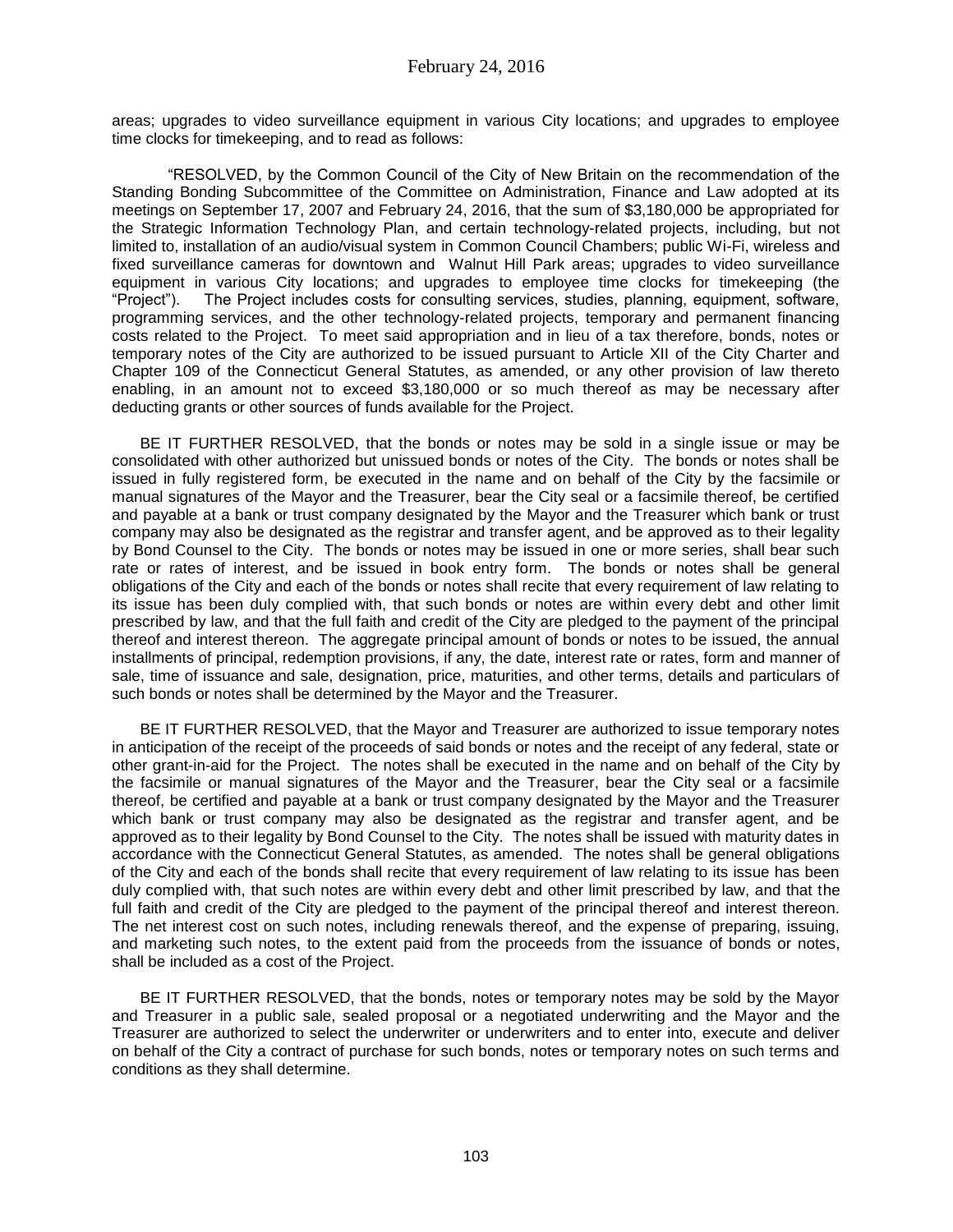BE IT FURTHER RESOLVED, that the City hereby declares its official intent under Treasury Regulation Section 1.150-2 of the Internal Revenue Code of 1986, as amended, that Project costs may be paid from temporary advances of available funds and that the City reasonably expects to reimburse any such advances from the proceeds of borrowings in an aggregate principal amount not in excess of the amount of borrowing authorized for the Project; that the Mayor and Treasurer are authorized to bind the City pursuant to such representations and agreements as they deem necessary or advisable in order to ensure and maintain the continued exemption from Federal income taxation of interest on the bonds, notes or temporary notes authorized by this resolution, if issued on a tax-exempt basis, including covenants to pay rebates of investment earnings to the United States in future years. While it is anticipated that the bonds or notes will qualify as tax exempt bonds, the Mayor and the Treasurer are authorized, upon the advice of bond counsel, to issue all or any portion of the bonds or notes as bonds or notes the interest on which is includable in the gross income of the owners thereof for federal income tax purposes and it is hereby found and determined that the issuance of any such bonds or notes is in the public interest.

BE IT FURTHER RESOLVED, that the Mayor and the Treasurer are hereby authorized, on behalf of the City, to enter into agreements or otherwise covenant for the benefit of bondholders to provide information on an annual or other periodic basis to nationally recognized municipal securities information repositories or state based information repositories (the "Repositories") and to provide notices to the Repositories of material events as enumerated in Securities and Exchange Commission Exchange Act Rule 15c2-12, as amended, as may be necessary, appropriate or desirable to effect the sale of the bonds, notes or temporary authorized by this resolution. Any agreements or representations to provide information to Repositories made prior hereto are hereby confirmed, ratified and approved.

BE IT FURTHER RESOLVED, that the Mayor and the Treasurer are further authorized to enter into, execute and deliver, on behalf of the City, any agreements they deem reasonable or necessary to provide credit enhancement to the bonds, notes or temporary notes. The Mayor and the Treasurer are further authorized to appoint a certifying agent, paying agent, transfer agent, registrar, interest rate advisor, trustee and such other advisers and consultants as they may deem necessary or desirable, and to execute and deliver on behalf of the City any and all tax regulatory, credit enhancement, continuing disclosure, security, letter of representation or other agreements they deem necessary to provide for the issuance of such bonds, notes or temporary notes.

BE IT FURTHER RESOLVED, that the Mayor, Treasurer and other City officials and employees are authorized to apply for and accept and federal, state or other grants-in-aid for the Project, and to take all actions necessary and proper to carry out the Project and to issue the bonds, notes or temporary notes to finance the appropriation."

Alderman Robert Smedley

Ald. Salerno moved to accept and adopt, seconded by Ald. Smedley. Roll call vote: 13 in favor, 0 opposed. IN FAVOR: Ald. Smedley, Carlozzi, Black, Collins, Davis, Hargraves, Naples, Polkowski, Rosado, Salvio, Sanchez, Sanders and Salerno. RESOLUTION ADOPTED. Approved February 25, 2016 by Mayor Erin E. Stewart.

# **33391-1 RE: \$400,000 APPROPRIATION AND BOND AUTHORIZATION FOR THE REPLACEMENT OR REFURBISHMENT OF TWO AMBULANCES AND RELATED EQUIPMENT FOR NEW BRITAIN EMERGENCY MEDICAL SERVICES, INC. AND IMPROVEMENTS TO 225 ARCH STREET AS PROVIDED IN THE CONTRACT BETWEEN THE PARTIES**

To Her Honor, the Mayor, and the Common Council of the City of New Britain: the undersigned beg leave to recommend the adoption of the following:

At a meeting of the Common Council held on February 24, 2016 on a motion by Council member Salerno and seconded by Council member Smedley the following resolution was adopted: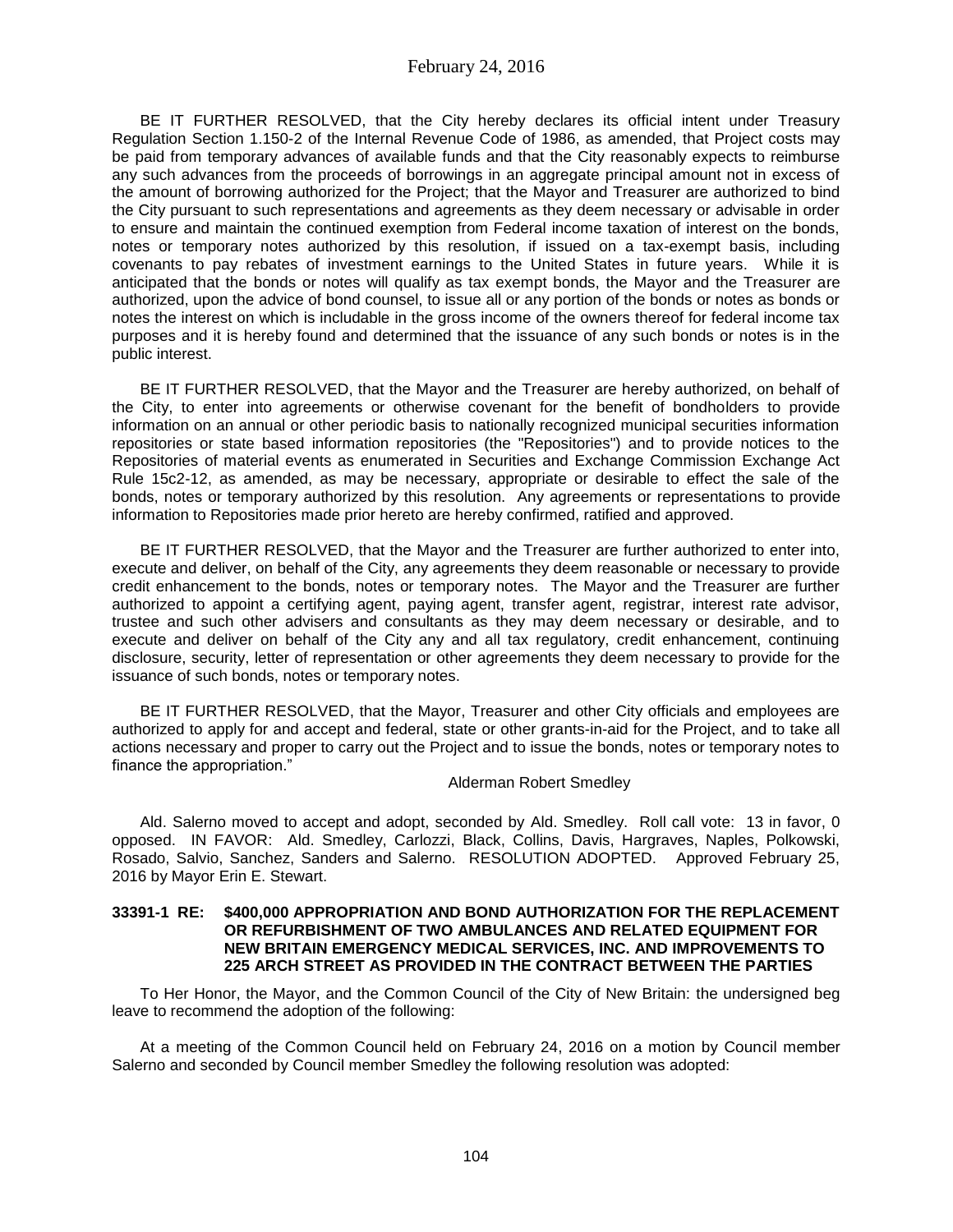RESOLVED, by the Common Council of the City of New Britain on the recommendation of the Standing Bonding Subcommittee of the Committee on Administration, Finance and Law adopted at its meeting held on February 24, 2016, that the sum of \$400,000 be appropriated for the replacement or refurbishment of two (2) ambulances and ambulance-related equipment, including, but not limited to, nontransporting EMS emergency response units and stretcher systems, for New Britain Emergency Medical Services, Inc. and for improvements to 225 Arch Street to repair or replace the fire escape, as provided in the First Amendment dated May 14, 2015 to the 9-1-1 EMS Response Services Agreement dated March 31, 2009 between the City of New Britain and New Britain Emergency Medical Services, Inc. (collectively, the "Project"). The Project includes ambulance purchase and equipment costs, planning, design, architectural and engineering services, construction, reconstruction and site work, materials, fixtures, temporary and permanent financing costs and other costs related to the Project. To meet said appropriation and in lieu of a tax therefor, bonds, notes or temporary notes of the City are authorized to be issued pursuant to Article XII of the City Charter and Chapter 109 of the Connecticut General Statutes, as amended, or any other provision of law thereto enabling, in an amount not to exceed \$400,000 or so much thereof as may be necessary after deducting grants or other sources of funds available for the Project..

BE IT FURTHER RESOLVED, that the bonds or notes may be sold in a single issue or may be consolidated with other authorized but unissued bonds or notes of the City. The bonds or notes shall be issued in fully registered form, be executed in the name and on behalf of the City by the facsimile or manual signatures of the Mayor and the Treasurer, bear the City seal or a facsimile thereof, be certified and payable at a bank or trust company designated by the Mayor and the Treasurer which bank or trust company may also be designated as the registrar and transfer agent, and be approved as to their legality by Bond Counsel to the City. The bonds or notes may be issued in one or more series, shall bear such rate or rates of interest, and be issued in book entry form. The bonds or notes shall be general obligations of the City and each of the bonds or notes shall recite that every requirement of law relating to its issue has been duly complied with, that such bonds or notes are within every debt and other limit prescribed by law, and that the full faith and credit of the City are pledged to the payment of the principal thereof and interest thereon. The aggregate principal amount of bonds or notes to be issued, the annual installments of principal, redemption provisions, if any, the date, interest rate or rates, form and manner of sale, time of issuance and sale, designation, price, maturities, and other terms, details and particulars of such bonds or notes shall be determined by the Mayor and the Treasurer.

BE IT FURTHER RESOLVED, that the Mayor and Treasurer are authorized to issue temporary notes in anticipation of the receipt of the proceeds of said bonds or notes and the receipt of any federal, state or other grant-in-aid for the Project. The notes shall be executed in the name and on behalf of the City by the facsimile or manual signatures of the Mayor and the Treasurer, bear the City seal or a facsimile thereof, be certified and payable at a bank or trust company designated by the Mayor and the Treasurer which bank or trust company may also be designated as the registrar and transfer agent, and be approved as to their legality by Bond Counsel to the City. The notes shall be issued with maturity dates in accordance with the Connecticut General Statutes, as amended. The notes shall be general obligations of the City and each of the bonds shall recite that every requirement of law relating to its issue has been duly complied with, that such notes are within every debt and other limit prescribed by law, and that the full faith and credit of the City are pledged to the payment of the principal thereof and interest thereon. The net interest cost on such notes, including renewals thereof, and the expense of preparing, issuing, and marketing such notes, to the extent paid from the proceeds from the issuance of bonds or notes, shall be included as a cost of the Project.

BE IT FURTHER RESOLVED, that the bonds, notes or temporary notes may be sold by the Mayor and Treasurer in a public sale, sealed proposal or a negotiated underwriting and the Mayor and the Treasurer are authorized to select the underwriter or underwriters and to enter into, execute and deliver on behalf of the City a contract of purchase for such bonds, notes or temporary notes on such terms and conditions as they shall determine.

BE IT FURTHER RESOLVED, that the City hereby declares its official intent under Treasury Regulation Section 1.150-2 of the Internal Revenue Code of 1986, as amended, that Project costs may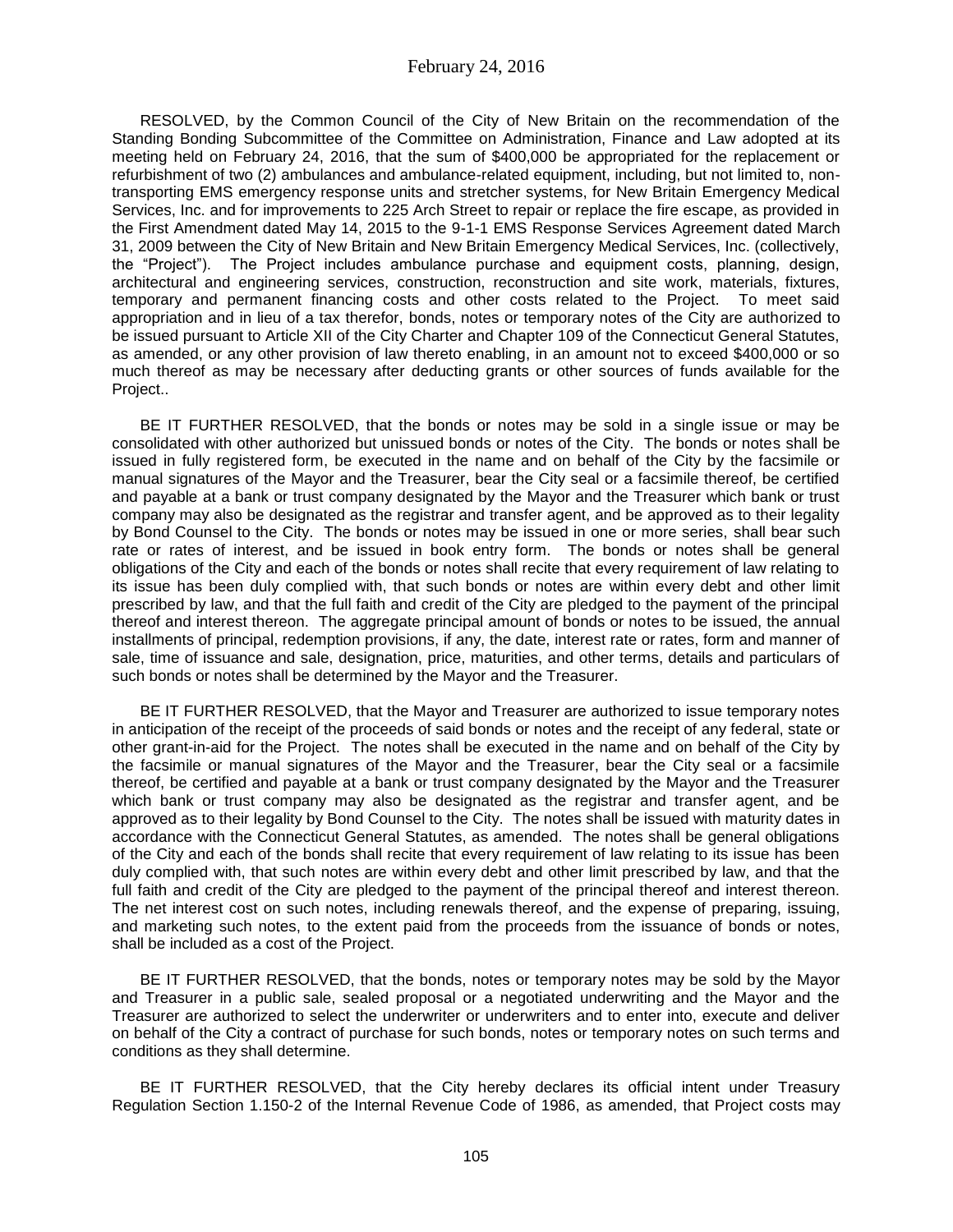be paid from temporary advances of available funds and that the City reasonably expects to reimburse any such advances from the proceeds of borrowings in an aggregate principal amount not in excess of the amount of borrowing authorized for the Project; that the Mayor and Treasurer are authorized to bind the City pursuant to such representations and agreements as they deem necessary or advisable in order to ensure and maintain the continued exemption from Federal income taxation of interest on the bonds, notes or temporary notes authorized by this resolution, if issued on a tax-exempt basis, including covenants to pay rebates of investment earnings to the United States in future years. While it is anticipated that the bonds or notes will qualify as tax exempt bonds, the Mayor and the Treasurer are authorized, upon the advice of bond counsel, to issue all or any portion of the bonds or notes as bonds or notes the interest on which is includable in the gross income of the owners thereof for federal income tax purposes and it is hereby found and determined that the issuance of any such bonds or notes is in the public interest.

BE IT FURTHER RESOLVED, that the Mayor and the Treasurer are hereby authorized, on behalf of the City, to enter into agreements or otherwise covenant for the benefit of bondholders to provide information on an annual or other periodic basis to the Municipal Securities Rulemaking Board or any other municipal securities information repositories or state based information repositories (the "Repositories") and to provide notices to the Repositories of material events as enumerated in Securities and Exchange Commission Exchange Act Rule 15c2-12, as amended, as may be necessary, appropriate or desirable to effect the sale of the bonds, notes or temporary authorized by this resolution. Any agreements or representations to provide information to Repositories made prior hereto are hereby confirmed, ratified and approved.

BE IT FURTHER RESOLVED, that the Mayor and the Treasurer are further authorized to enter into, execute and deliver, on behalf of the City, any agreements they deem reasonable or necessary to provide credit enhancement to the bonds, notes or temporary notes. The Mayor and the Treasurer are further authorized to appoint a certifying agent, paying agent, transfer agent, registrar, interest rate advisor, trustee and such other advisers and consultants as they may deem necessary or desirable, and to execute and deliver on behalf of the City any and all tax regulatory, credit enhancement, continuing disclosure, security, letter of representation or other agreements they deem necessary to provide for the issuance of such bonds, notes or temporary notes.

BE IT FURTHER RESOLVED, that the Mayor, Treasurer and other City officials and employees are authorized to apply for and accept or reject any federal, state or other grants-in-aid for the Project, and to take all actions necessary and proper to carry out the Project and to issue the bonds, notes or temporary notes to finance the appropriation.

# Alderman Robert Smedley

Ald. Salerno moved to accept and adopt, seconded by Ald. Smedley. Roll call vote: 13 in favor, 0 opposed. IN FAVOR: Ald. Smedley, Carlozzi, Black, Collins, Davis, Hargraves, Naples, Polkowski, Rosado, Salvio, Sanchez, Sanders and Salerno. RESOLUTION ADOPTED. Approved February 25, 2016 by Mayor Erin E. Stewart.

#### **33392-1 RE: \$1,283,000 APPROPRIATION AND BOND AUTHORIZATION FOR PROJECTS AND IMPROVEMENTS RELATED TO THE CITY'S WATER TREATMENT FACILITY AND SYSTEM**

To Her Honor, the Mayor, and the Common Council of the City of New Britain: the undersigned beg leave to recommend the adoption of the following:

At a meeting of the Common Council held on February 24, 2016 on a motion by Council member Salerno and seconded by Council member Naples the following resolution was adopted:

RESOLVED, by the Common Council of the City of New Britain on the recommendation of the Standing Bonding Subcommittee of the Committee on Administration, Finance and Law adopted at its meeting held on February 24, 2016, that the sum of \$1,283,000 be appropriated for projects and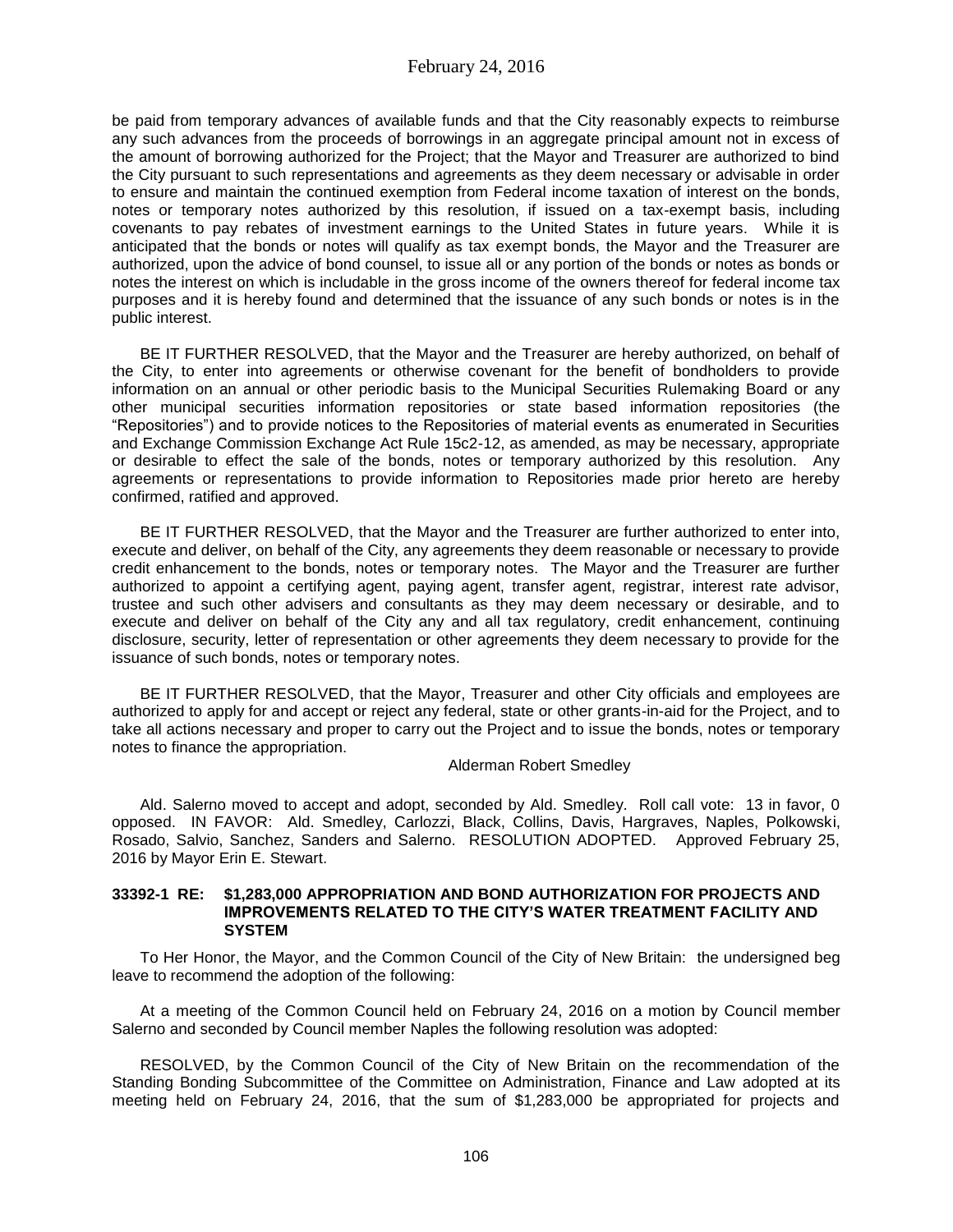improvements related to the City's water treatment facility and system including, but not limited to, replacement of the SCADA system at the New Britain Filtration Plant, improvements to the White Bridge Raw Water Supply (Pond) Station electrical, mechanical and SCADA systems, redevelopment of the Lower White Bridge Well Field, and water main improvements on Batterson Park Road in Farmington (the "Project"). The Project includes planning, design, architectural and engineering services, construction, reconstruction and site work, materials, equipment and fixtures, temporary and permanent financing costs and other costs related to the Project. To meet said appropriation and in lieu of a tax therefor, bonds, notes or temporary notes of the City are authorized to be issued pursuant to Article XII of the City Charter and Chapter 109 of the Connecticut General Statutes, as amended, or any other provision of law thereto enabling, in an amount not to exceed \$1,283,000 or so much thereof as may be necessary after deducting grants or other sources of funds available for the Project.

BE IT FURTHER RESOLVED, that the bonds or notes may be sold in a single issue or may be consolidated with other authorized but unissued bonds or notes of the City. The bonds or notes shall be issued in fully registered form, be executed in the name and on behalf of the City by the facsimile or manual signatures of the Mayor and the Treasurer, bear the City seal or a facsimile thereof, be certified and payable at a bank or trust company designated by the Mayor and the Treasurer which bank or trust company may also be designated as the registrar and transfer agent, and be approved as to their legality by Bond Counsel to the City. The bonds or notes may be in the form of project loan obligations issued to the State of Connecticut under the State's Drinking Water State Revolving Fund Program. The bonds or notes may be issued in one or more series, shall bear such rate or rates of interest, and be issued in book entry form. The bonds or notes shall be general obligations of the City and each of the bonds or notes shall recite that every requirement of law relating to its issue has been duly complied with, that such bonds or notes are within every debt and other limit prescribed by law, and that the full faith and credit of the City are pledged to the payment of the principal thereof and interest thereon. The aggregate principal amount of bonds or notes to be issued, the annual installments of principal, redemption provisions, if any, the date, interest rate or rates, form and manner of sale, time of issuance and sale, designation, price, maturities, and other terms, details and particulars of such bonds or notes shall be determined by the Mayor and the Treasurer.

BE IT FURTHER RESOLVED, that the Mayor and Treasurer are authorized to issue temporary notes in anticipation of the receipt of the proceeds of said bonds or notes and the receipt of any federal, state or other grant-in-aid for the Project. The temporary notes may be in the form of interim funding obligations issued to the State of Connecticut under the State's Drinking Water State Revolving Fund Program. The notes shall be executed in the name and on behalf of the City by the facsimile or manual signatures of the Mayor and the Treasurer, bear the City seal or a facsimile thereof, be certified and payable at a bank or trust company designated by the Mayor and the Treasurer which bank or trust company may also be designated as the registrar and transfer agent, and be approved as to their legality by Bond Counsel to the City. The notes shall be issued with maturity dates in accordance with the Connecticut General Statutes, as amended. The notes shall be general obligations of the City and each of the bonds shall recite that every requirement of law relating to its issue has been duly complied with, that such notes are within every debt and other limit prescribed by law, and that the full faith and credit of the City are pledged to the payment of the principal thereof and interest thereon. The net interest cost on such notes, including renewals thereof, and the expense of preparing, issuing, and marketing such notes, to the extent paid from the proceeds from the issuance of bonds or notes, shall be included as a cost of the Project.

BE IT FURTHER RESOLVED, that the bonds, notes or temporary notes may be sold by the Mayor and Treasurer in a public sale, sealed proposal or a negotiated underwriting and the Mayor and the Treasurer are authorized to select the underwriter or underwriters and to enter into, execute and deliver on behalf of the City a contract of purchase for such bonds, notes or temporary notes on such terms and conditions as they shall determine.

BE IT FURTHER RESOLVED, that the City hereby declares its official intent under Treasury Regulation Section 1.150-2 of the Internal Revenue Code of 1986, as amended, that Project costs may be paid from temporary advances of available funds and that the City reasonably expects to reimburse